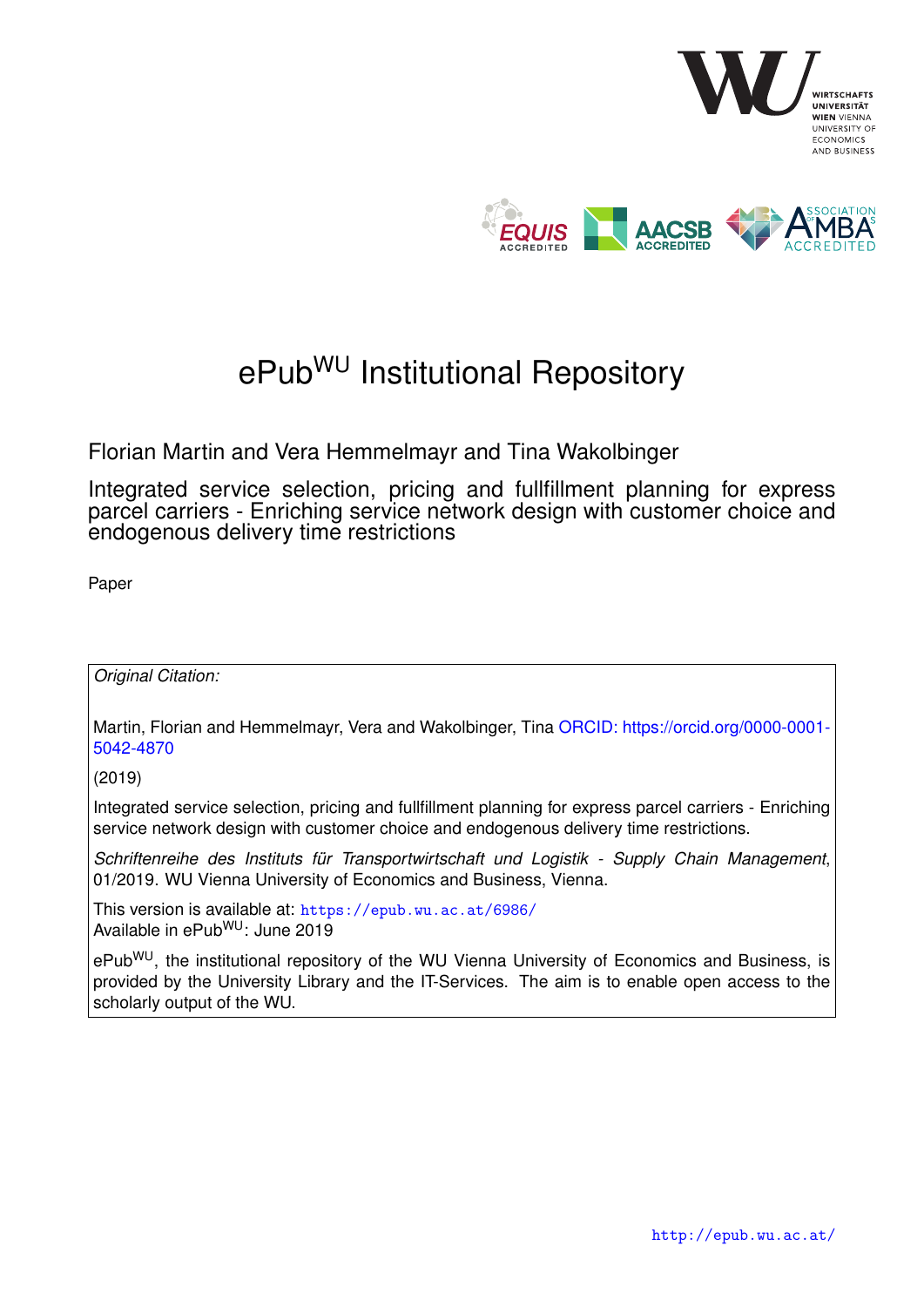# Integrated service selection, pricing and fulfillment planning for express parcel carriers — Enriching service network design with customer choice and endogenous delivery time restrictions

Florian Martin<sup>a</sup>, Vera Hemmelmayr<sup>b</sup>, and Tina Wakolbinger<sup>b</sup>

 $a<sup>a</sup>$ Department of Socioeconomics, Vienna University of Economics and Business <sup>b</sup>Department of Global Business and Trade, Vienna University of Economics and Business

#### Abstract

Express parcel carriers offer a wide range of guaranteed delivery times in order to separate customers who value quick delivery from those that are less time but more price sensitive. Such segmentation, however, adds a whole new layer of complexity to the task of optimizing the logistics operations. While many sophisticated models have been developed to assist network planners in minimizing costs, few approaches account for the interplay between service pricing, customer decisions and the associated restrictions in the distribution process. This paper attempts to fill this research gap by introducing a heuristic solution approach that simultaneously determines the ideal set of services, the associated pricing and the fulfillment plan in order to maximize profit. By integrating revenue management techniques into vehicle routing and fleet planning, we derive a new type of formulation called service selection, pricing and fulfillment problem (SSPFP). It combines a multi-product pricing problem with a cycle-based service network design formulation. In order derive good-quality solutions for realistically-sized instances we use an asynchronous parallel genetic algorithm and follow the intuition that small changes to prices and customer assignments cause minor changes in the distribution process. We thus base every new solution on the most similar already evaluated fulfillment plan. This adapted initial solution is then iteratively improved by a newly-developed route-pattern exchange heuristic. The performance of the developed algorithm is demonstrated on a number of randomly created test instances and is compared to the solutions of a commercial MIP-solver.

Keywords: asdlkfjasdlkfj JEL Classifications: C2, C81, C82, C83, D3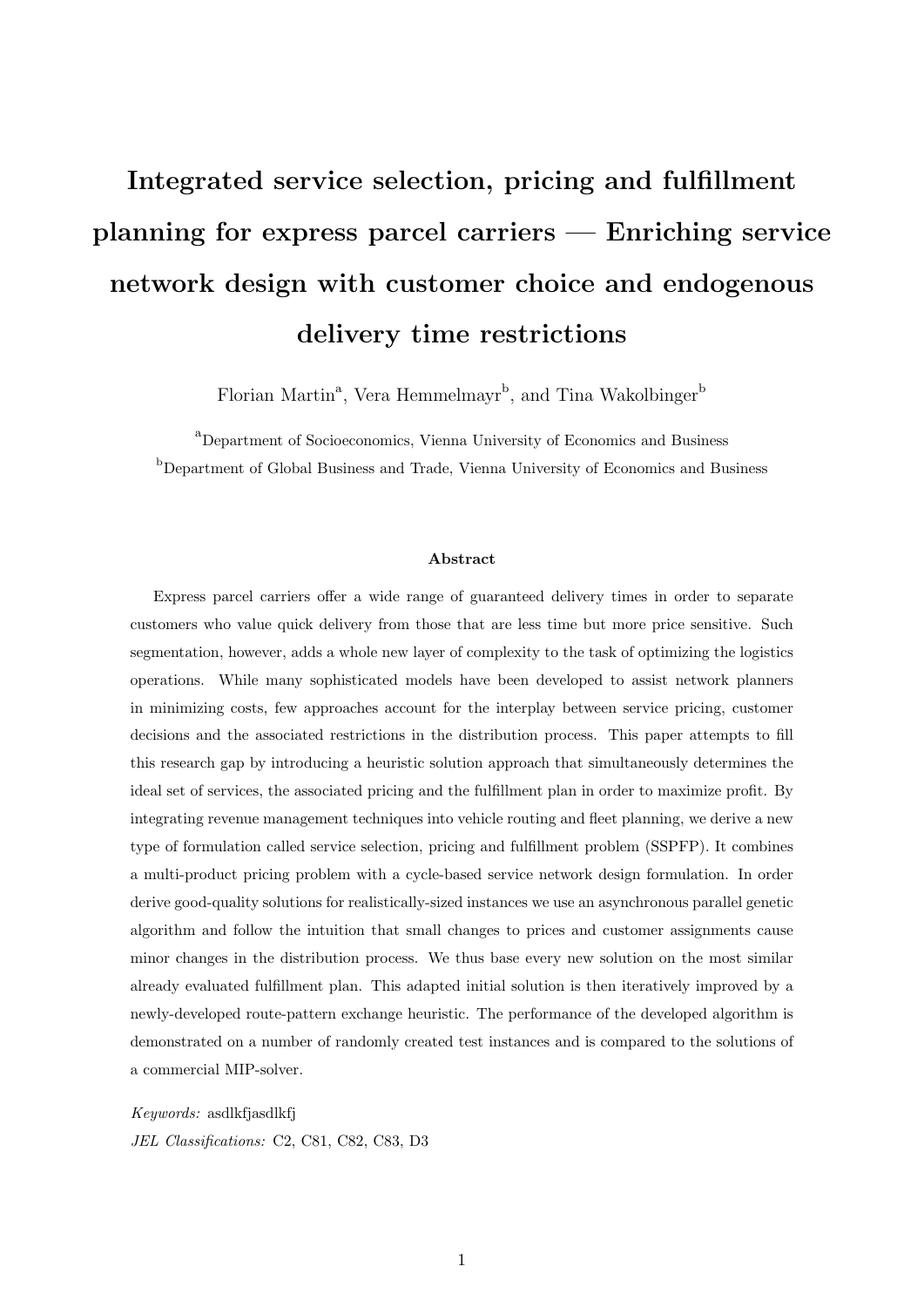## 1 Introduction

Driven by a booming e-commerce sector express parcel carriers have experienced rapid growth in transportation volumes. In 2016, the two dominant integrated express carriers UPS and FedEx had a combined U.S. domestic package operation of 26.5 million packages per day (FedEx, 2016; UPS, 2016). Given the dynamic development of online retailing with compound annual growth rates of 12.8% over the last decade (US Census Bureau, 2009, 2017) efforts have focused on increasing the efficiency of the underlying physical distribution networks. Service network design, i.e. tactical planning of operations based on optimized consolidation and routing of shipments and vehicles, has appeared particularly promising for improving capacity utilization of resource-restricted logistics networks.

Still, the ever growing number of shipments is not the only challenge faced by the package delivery industry. Tight competition together with customer's desire to receive their goods ever more quickly have encouraged express carriers to offer a wide range of transportation services. With carriers nowadays allowing their customers to choose from several guaranteed delivery times (e.g. overnight, two-day, etc.), revenue management is playing an increasingly prominent role in logistics operations. More granular service segmentation, however, adds a whole new layer of complexity to the task of optimizing the logistics operations. This is especially true once the optimization models account for the consequences of carrier's pricing decisions. Interestingly, while many sophisticated models have been developed to assist network planners in minimizing costs, few approaches account for the interplay between service pricing, customer decisions and the associated restrictions in the distribution process.

As such this paper attempts to add to this research gap by introducing a solution approach that simultaneously determines the ideal service offering as well as the cost-optimal fulfillment plan. We call this new approach the service selection, pricing and fulfillment problem (SSPFP). From a modeling perspective it combines a service network design problem (SNDP) with the optimization of a product line differentiated by guaranteed delivery time. Each of these models belongs to the class of NP-hard (check) optimization problems making a combination of them particularly challenging to solve. We tackle this problem by employing a heuristic procedure based on a genetic algorithm together with a newly-developed route pattern exchange heuristic. We show that the proposed solution framework delivers good-quality solutions within reasonable amounts of time.

To the best of our knowledge this is the first optimization approach that jointly determines the optimal service segmentation and the associated profit maximizing prices while accounting for time restrictions of shipments and the routing of vehicles. Consequently our first research contribution is the SSPFP model itself. Using this model we explore how the service segmentation and associated pricing affects the operational costs in a multi-modal package distribution network. The relevance of joint revenue and cost optimization within complex distribution networks is highlighted by a comparison between our integrated solution approach and a more conventional sequential optimization. Finally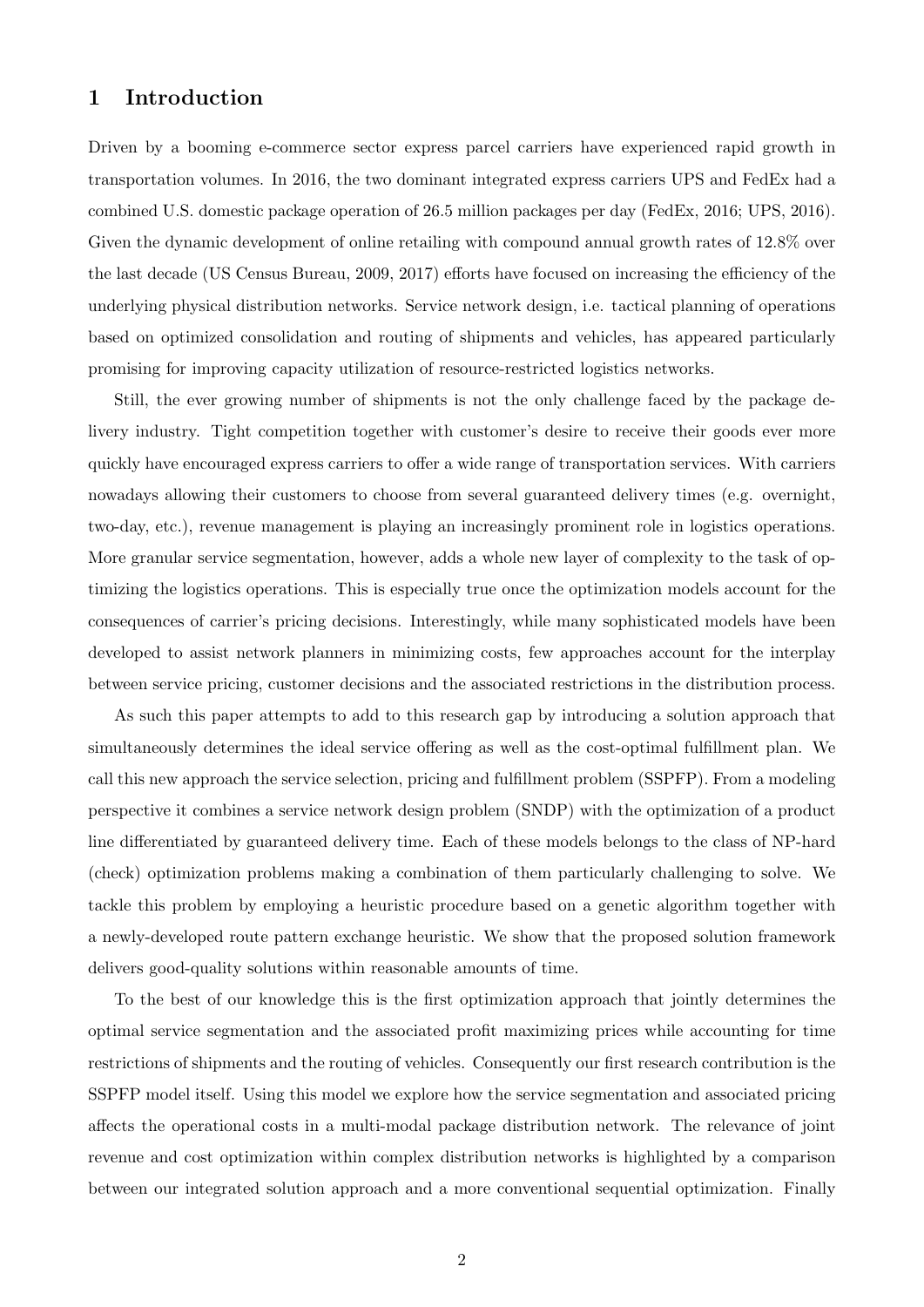we demonstrate the flexibility of the model by solving it for various test instances and show how it can be tailored for further scientific and practical analysis.

As our topic is interweaving the concepts of vehicle routing and revenue management, the structure of the paper is aimed at making this topic accessible to both groups of readers. We begin with highlighting some previous work that involved integrating revenue and capacity management and discuss how these studies are related to our approach. We then provide some background on product segmentation and pricing and introduce our product line optimization model. Subsequently we turn to the literature on and formulation of service network design models. This then enables us to combine the two streams of research and derive our SSPFP model. Finally we conclude with a computational study and provide insight in the complex interrelation of customer decisions and fulfillment efficiency in the context of parcel logistics.

## 2 Background

Express package carriers have a long tradition of using operations research methods to improve their competitive position. Confronted with a rising number of shipments and an ever more demanding customer base, practitioners as well as researchers have put great effort into improving capacity utilization of resource-restricted logistics networks. The fulfillment side of consolidated freight services is often formulated as multi-commodity fixed-charge network design models, commonly referred to as service network design problems (SNDP) once they focus on the tactical planning of operations (Crainic, 2000; Crainic and Laporte, 1997). These models have been adapted to many applications in transport, including truck, train, container and airline services. As network design formulations can be extended rather easily, researchers have added many different features, like asset balancing contraints (Andersen et al., 2009), level of service requirements (Jarrah et al., 2009) or stochastic demand (Hoff et al., 2010).

With respect to the primary target industry of this study, i.e. express parcel delivery, there is also a small set of papers dealing explicitly with applications of service network design models for this transport sector<sup>1</sup>. Most notably in a series of papers Barnhart et al. (2002) (see also Barnhart and Schneur (1996) and Kim et al. (1999)) analyze the Express Shipment Delivery Problem of UPS. As the network size of an integrated express parcel carrier, like UPS, is typically huge, the main focus of these papers is on managing the complexity of the associated space-time graph in order to reduce the number of variables and constraints. These efforts eventually culminate in the works of Armacost et al. (2002, 2004) who introduce the so-called composite variable formulation of SNDPs. While this formulation allows for realistically-sized multi-modal express networks it prohibits some of the key features of the integrated, profit-maximizing models needed for adequate RM. This is due to

<sup>&</sup>lt;sup>1</sup>For more general reviews on service network design the reader is referred to Wieberneit (2008) and Martin2019b.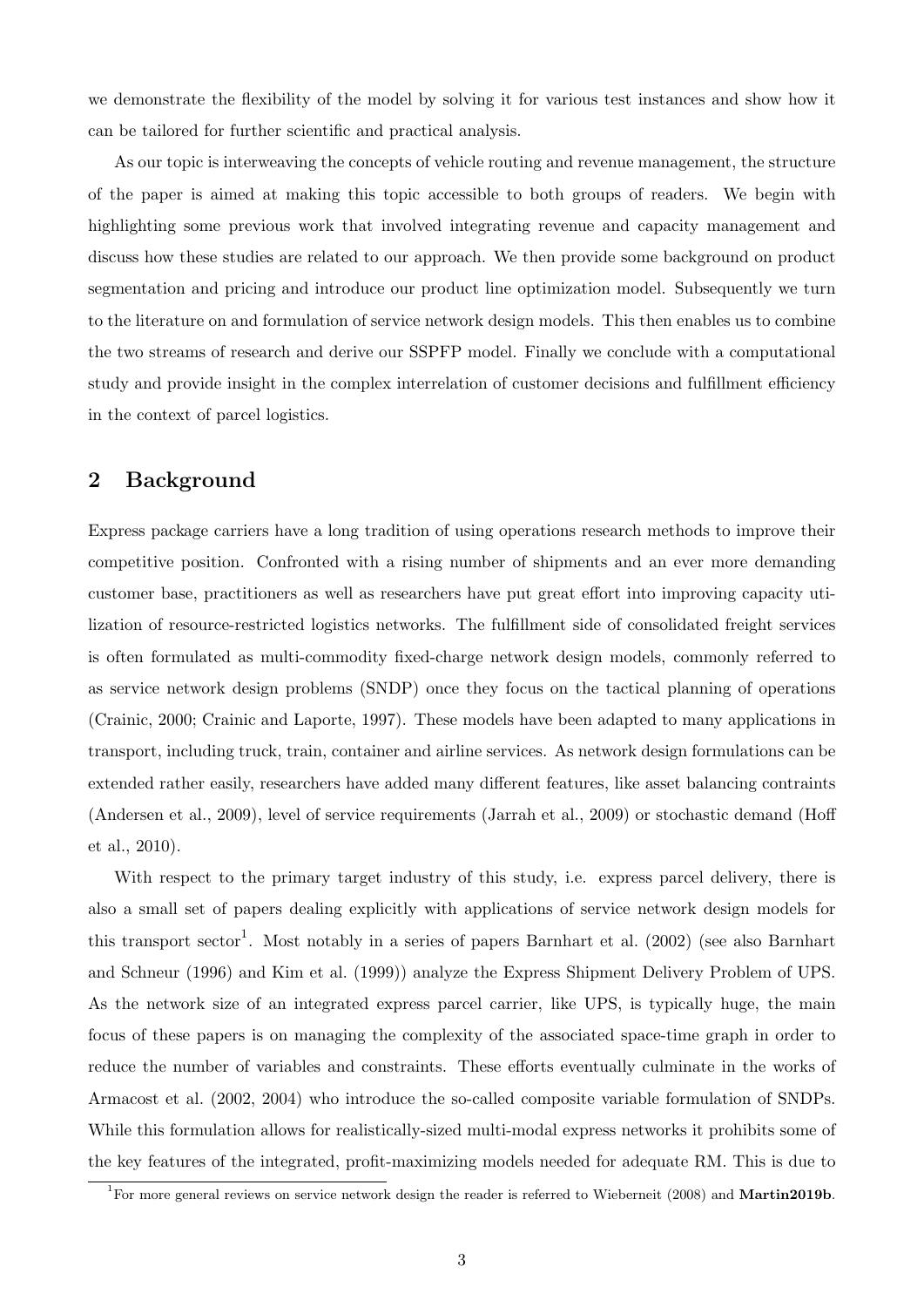the fact that flow and resource variables get reduced to just one set of composite variables. While this is computationally very efficient the lack of explicit flow variables greatly limits the possibilities to enforce any kind of delivery time requirements or similar path-based restrictions which are key to implementing RM-components.

A study allowing for two levels of service within integrated logistics networks is Smilowitz et al. (2003). They are able to distinguish between express and deferred delivery items and present a solution approach based on column generation for solving the LP-relaxation of the problem and then applying a number of rounding heuristics to derive good-quality integer solutions. In a subsequent paper Smilowitz and Daganzo (2007) circumvent the combinatorial difficulties of large-scale integer programs by using continuum approximation of a discrete network design problem instead. The authors argue that they can derive good quality approximations for fleet size and number of required terminals, provided that the network is sufficiently large. However, they also admit that evaluation of solution quality is problematic as the necessary scale of such a network limits comparisons with discrete approaches.

It is evident from the presented studies that researchers have made significant advances in making the distribution process within multi-modal LTL-networks more efficient. However, all of these approaches are focused on cost-side optimizations which cover only half of the cost-revenue relation. RM, defined by Talluri and Van Ryzin (2004) as the demand management decisions aimed at increasing a firm's revenue, can have an equally strong impact on profitability. According to these authors, conditions under which RM is particularly promising include customer heterogeneity, demand variability and limited resources. As parcel logistics usually involves markets characterized by all three of these conditions, the express package delivery industry should be primed to employ RM-techniques.

Interestingly studies that explicitly deal with demand management of consolidated freight services have remained scarce. One notable study is Lin et al. (2009) who developed an algorithmic framework based on implicit enumeration and Langrangian relaxation to derive origin-destination (OD) specific prices for LTL-carriers. The authors also accounted for delivery time restrictions in the selection of time-feasible delivery paths. Later Lin and Lee (2015) also developed an exact algorithm to determine profit maximizing zone prices for LTL-operations. They demonstrate that zone pricing is necessarily less profitable than OD-specific pricing. In both papers demand was aggregated using OD-specific inverse demand functions, yielding concave expressions for revenue.

In contrast, other fields of transportation, like air traffic and container shipping, have traditionally been on the forefront of RM-innovations (see McGill and Van Ryzin (1999) and Zurheide and Fischer (2014) for reviews). Research in these areas has resulted in a wide array of optimization approaches for tariff setting and product line design, including a number of linear programming based formulations. A well known example here is Bartodziej et al. (2007), who study OD-pricing for cargo airlines with a network flow representation. However, most papers dealing with joint design and pricing of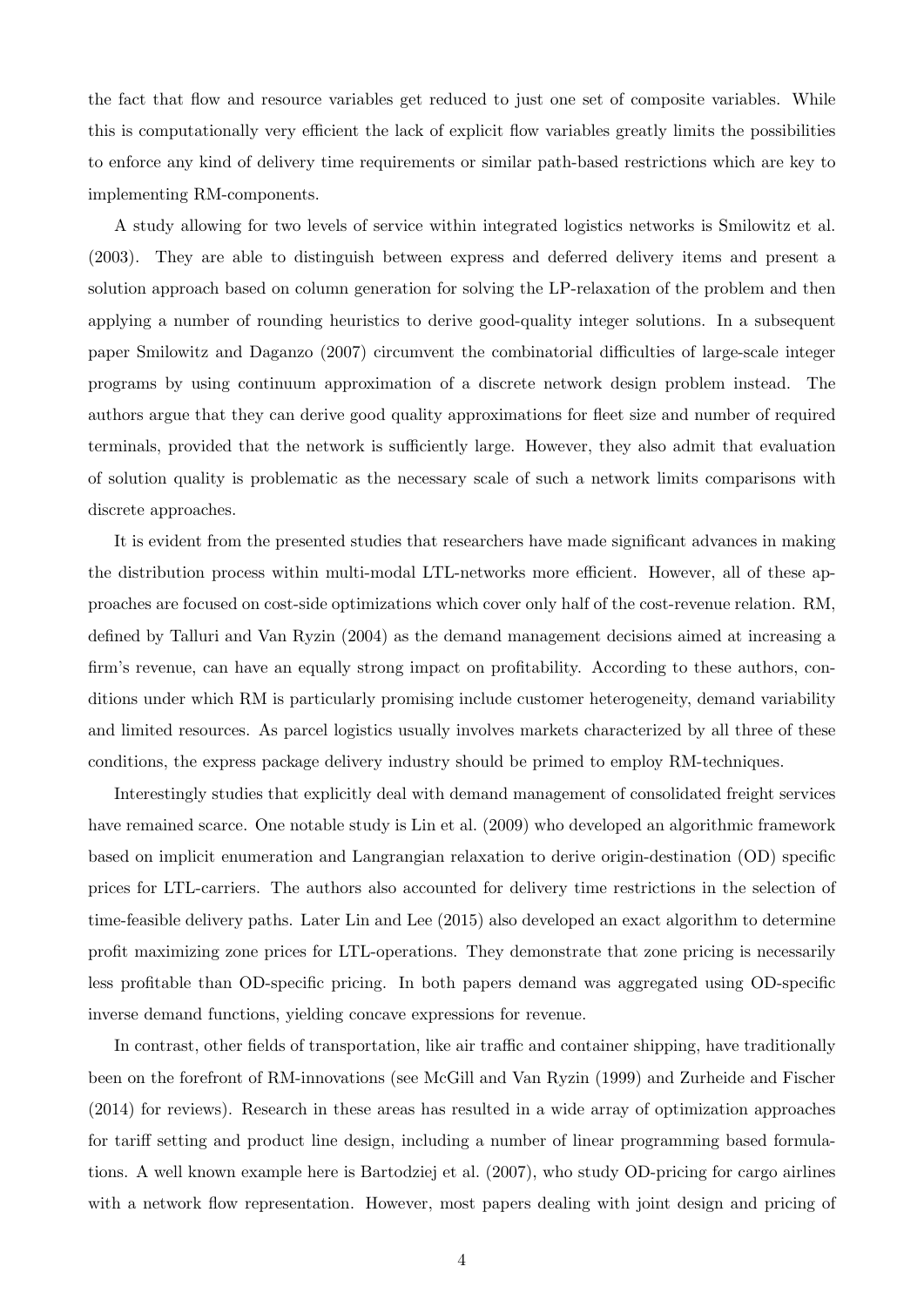transportation networks use bilevel formulations as these allow for a static representation of a noncooperative Stackelberg game. As such the upper level of the program models the decision of a leader who attempts to maximize revenue while users of the network are treated jointly as cost-minimizing followers on the lower level. Such a setup was first introduced by Labbé et al. (1998) and subsequently extendet by Brotcorne et al. (2000, 2001) who designed a freight-tariff setting problem with a carrier controlling tolls on a set of arcs which are used by flows of goods. Brotcorne et al. (2008) later extend this approach by including investment fixed costs for operating arcs and solving the problem via a Langrangian relaxation based heuristic. Brotcorne et al. (2011) also developed an exact approach for solving these kinds of problems as well as a tabu search heuristic (Brotcorne et al., 2012). Conceptually similar is Crevier et al. (2012) who also use a bilevel model for an integrated pricing and operations planning problem with their use case being rail freight transportation.

What all of these bilevel programming based studies have in common is that they neglect congestion effects and thus assume an uncapacitated network. This also translates into a simplified treatment of demand which is assumed to be fixed and customers decide independently and fully rationally based on shortest paths, irrespective of the decisions of other individuals. The integration of more flexible demand structures into operations planning for intermodal transport was studied by Li and Tayur (2005). Instead of using some form of aggregate demand, they directly utilize customers' individual reservation prices, which can be obtained via standard marketing techniques (i.e. either conjoint analysis or discrete choice experiments). Based on these reservation prices they regress the parameters of a special kind of probability density function which yields a concave expression for revenue. A drawback of the approach, besides the evident limitations in suitable distributions, are the comparably small sets of routes and paths that can be handled. An alternative approach would be to regard the individual reservation prices as a representative sample and use them directly in a non-linear mixed integer problem (see Dobson and Kalish, 1988; Green and Krieger, 1985; McBride and Zufryden, 1988). A fulfillment model using this kind of demand representation appears very enticing as it would allow for a very flexible treatment of demand and underlying decision processes. Additionally, individual customer choices can be elegantly included in the mixed integer models used in network design formulations, enabling a reciprocal influence of consumer behavior and fulfillment costs. However, Dobson and Kalish (1993) have shown that such a deterministic product line model is NP-complete, which makes a combination with an equally NP-complete network design proplem particularly challenging to solve.

Our short literature review should indicate that a major shortcoming of existing approaches is an overly simplified treatment of demand. We believe that in order to enable more sophisticated revenue management in LTL-networks, adequate modelling of customer behavior will be necessary. As such the mathematical model and associated solution procedure presented in the following chapters shall demonstrate the feasibility of such an integrated approach. One could even think about bypassing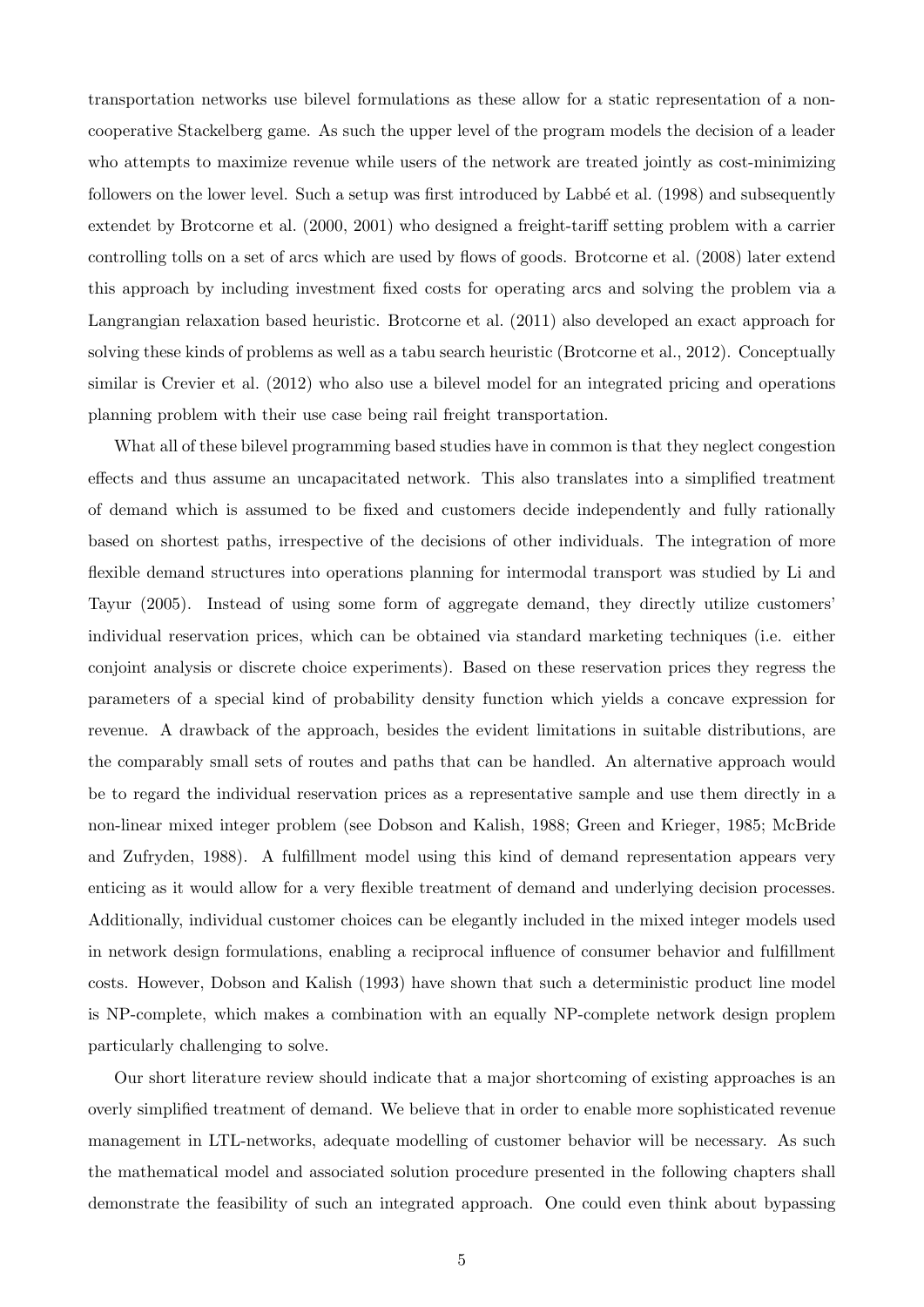the need for individual reservation prices entirely and directly express the market shares as a function of price. The issue here is that this typically yields multi-dimensional integrals which are difficult to handle in any optimization approach. Still, for some families of discrete choice models closed form expression for market shares exist. In this case our developed metaheuristic would allow for the direct implementation of a full discrete choice process. However, we decided to save this for a later contribution as it would prohibit comparison with an exact solution approach.

### 3 Problem statement

The proposed approach links service selection and pricing to the task of optimizing a logistics network. These two problems stem from separate research fields, exhibiting some major differences in mathematical formulations as well as in theoretical concepts employed. In order to streamline our presentation we first introduce the product line selection and pricing problem before turning to the fulfillment part of our model. At the end of this chapter these two parts are combined into an integrated optimization approach.

#### 3.1 Service selection and pricing problem

In order to separate consumers who value quick delivery from those that are less time but more price sensitive, express carriers typically segment their services according to guaranteed delivery time (one-day, two-day, etc.). Contingent on the set of services offered, customers will pick a service that maximizes their personal net benefit (i.e. utility minus price) and the shipper will then be obligated to deliver the parcel within the specified guaranteed delivery time. We take the perspective of the shipper who tries to determine the optimal set of services and associated prices in order to maximize profit.

A basic segmentation that shippers frequently apply is according to service type into express and deferred delivery. This simple differentiation is already quite useful as it allows the carrier to dedicate capacity on fast but more costly transportation services to high revenue orders instead of wasting expensive resources on orders where the benefits of quick delivery are not rewarded. While the field of transport and logistics provides little formal guidance on how to design delivery services, product line optimization has been subject of extensive research in the fields of marketing and economics. A rather straightforward integer programming formulation that deals with price segmentation was introduced by Dobson and Kalish (1988) and heuristic approaches for dealing with this formulation were further discussed in Dobson and Kalish (1993). They assume the firm to be a local monopolist who seeks to determine the optimal combination of products and prices in a product line differentiated by quality.

For an express parcel carrier the product portfolio consists of only one homogeneous service, i.e., delivery of a parcel. However, when differentiating according to guaranteed delivery time, parcel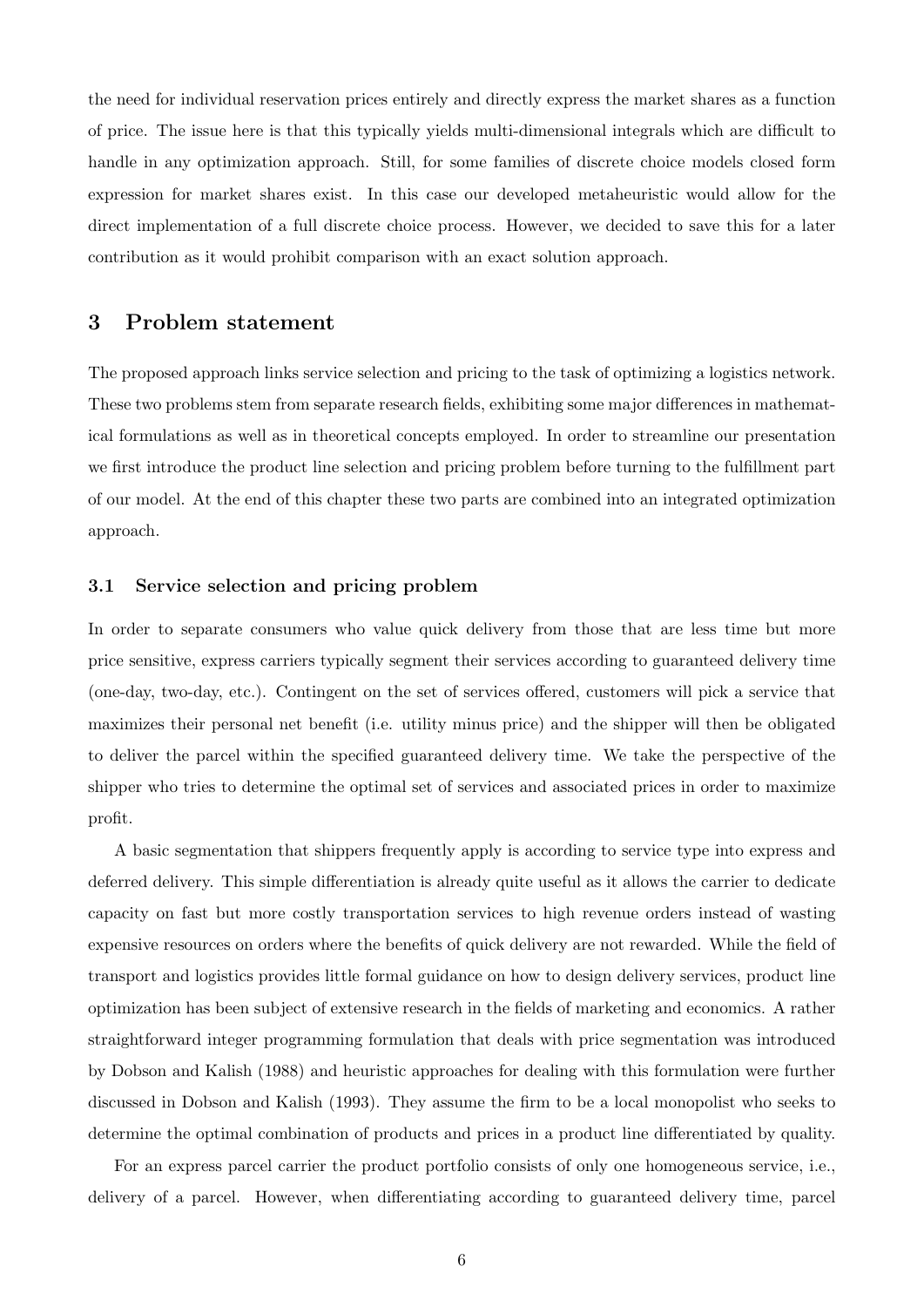delivery services can be viewed as a product line in which faster service is equivalent to higher quality. The shipper then needs to determine the optimal set of guaranteed delivery times to offer, given that customers will self-select themselves based on their individual sensitivities to delivery time and price.

For this we assume that we have data on preferences of a representative sample of customers (e.g. from conjoint analysis or discrete choice experiments) and that these customers behave rationally and choose the service that maximizes their personal welfare (i.e., utility from delivery minus cost of service). Each customers' utility function is dependent on random sensitivity parameters for delivery time and price and is determined outside of the model<sup>2</sup>. Using the model of Dobson and Kalish (1988) as a basis, the revenue management part of our approach, referred to as SSPP, can be formulated as follows:

$$
\max \quad \sum_{k \in K} \sum_{s \in S} \sum_{n \in N} \frac{d_k}{|N|} z_n^s p^s - \sum_{s \in S} f^s o^s \tag{1}
$$

s.t. 
$$
\sum_{\sigma \in S} (u_n^{\sigma} - p^{\sigma}) z_n^{\sigma} - (u_n^s o^s - p^s) \geq 0 \quad , \forall n \in N, s \in S
$$
 (2)

$$
\sum_{s \in S} z_n^s = 1 \quad , \forall n \in N \tag{3}
$$

$$
\sum_{n \in N} z_n^s + p^s - Mo^s \leq 0 \quad , \forall s \in S \tag{4}
$$

$$
o^0 = 1 \tag{5}
$$

$$
p^0 = 0 \tag{6}
$$

| $p^s \in \mathbb{R}^+$ | price variable of service s                                                                          |   | set of services                        |
|------------------------|------------------------------------------------------------------------------------------------------|---|----------------------------------------|
|                        | $z_n^s \in \{0,1\}$ is 1 if service s is selected by customer segment n $N$ set of customer segments |   |                                        |
|                        | $o^s \in \{0,1\}$ is 1 if service s is offered                                                       | K | set of commodities                     |
| $d_k$                  | quantity of commodity $k$                                                                            |   | $f^s$ fixed cost of offering service s |

(LP)

The objective (1) maximizes revenue minus fixed costs of offering the chosen services. These costs may represent overhead or any other costs incurred by offering additional services which are unrelated to the actual fulfillment process (delivery costs are included in the second part of the model). Using binary variables  $o^s$  the shipper can select any combination of services  $s \in S$  and must determine the associated profit maximizing prices  $p^s$ . Note that the so-called no-purchase option, denoted  $s^0$ , is always offered, as it allows customers to exit the market in case none of the offerings is attractive to them. Starting with the fastest service  $s^1$ , all other services are indexed in order of increasing delivery due time.

Note that we do not model each shipment as a separate customer as this would require an enormous amount of variables. Instead we first aggregate shipments with identical availability time, origin and destination into a set of commodities  $K$ . Second, we consider our set of customers to be representative of a larger population. As prices are uniform to all and by assuming that customers form

 $2$ The appendix includes more detailed information on the type of utilities used. See also Akcay et al. (2010), Berry and Pakes (2007), and Song (2007).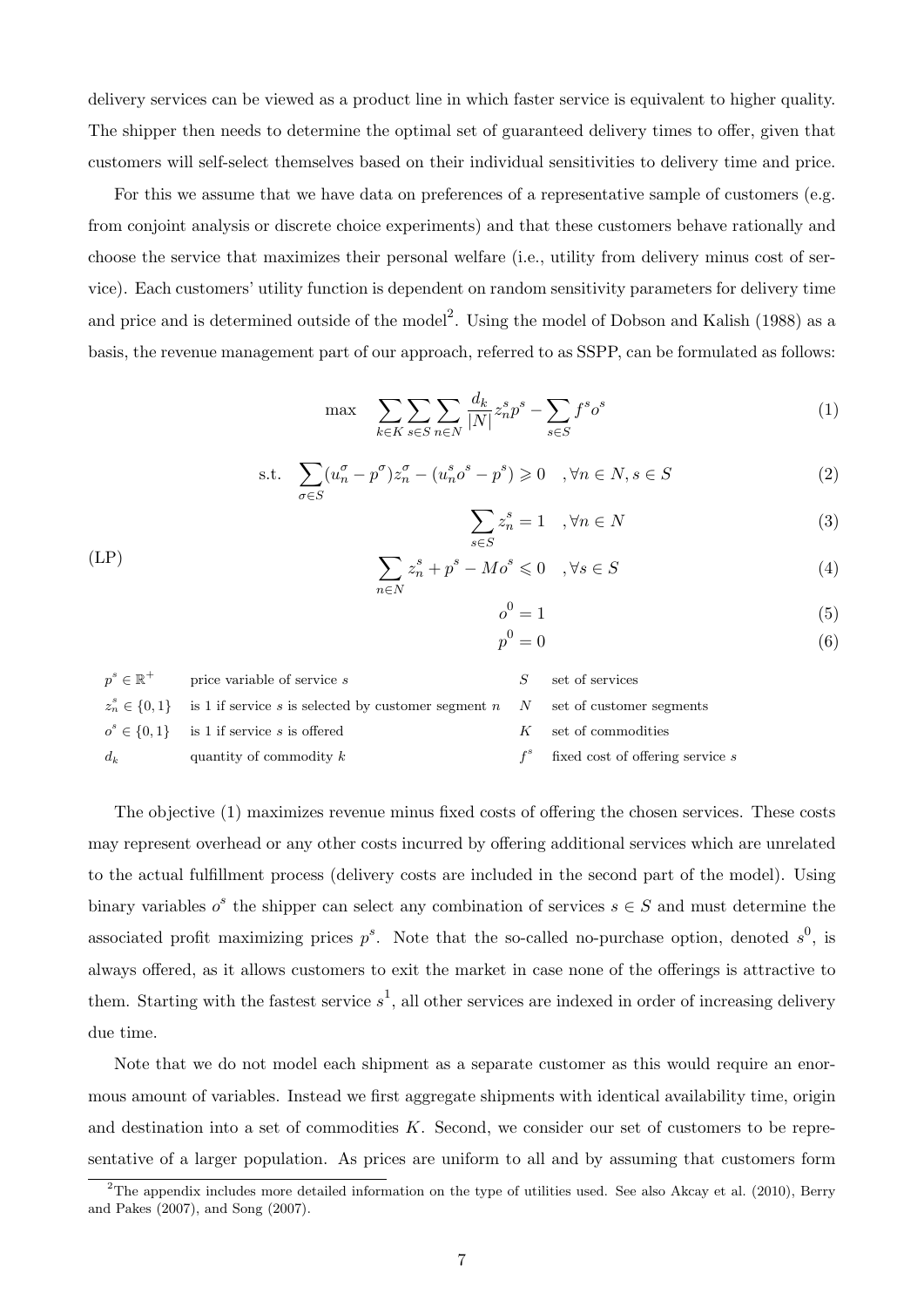a representative sample with preferences that do not differ among locations, we are able to translate the individual customers' decisions into arbitrarily large demand volumes as follows: Binary decision variables  $z_n^s$  are one if customer n decides to use service s. Since each representative customer chooses exactly one service, we can aggregate all decisions and interpret this as a market share. As demand is similarly structured across all locations, this share will apply to all commodities  $k \in K$  and respective demands  $d_k$  between hubs. This way we model a potentially unlimited number of parcels by a modest sample of customer decisions. In our objective (1) market shares are obtained by summing over all decisions  $z_n^s$  of representative customers n on services s and then dividing by the total number of customers |N|. Multiplying by demand  $d_k$  of commodity k and price  $p^s$  we obtain revenue.

Constraint (2) enforces rational behavior of the representative customers. Each individual  $n \in N$ decides for the service where the welfare  $u_n^s - p^s$  gained is at least equal to what it would achieve with choosing any other service. Customers must choose exactly one service which is assured by constraint (3). If price exceeds utility for all offered services, the customer will choose the no-purchase option  $s<sup>0</sup>$ , making the revenue contribution disappear. Constraint (4) states that customers can only decide for services that are offered and additionally forces prices of non-offered alternatives to zero<sup>3</sup>. Finally, constraints (5) and (6) specify that the no-purchase option is always offered and that its price is zero.

Owing to the products of binary variables  $o^s$  with real-valued price variables  $p^s$ , both the objective (1) and the rational behavior constraint (2) include bilinear terms. Dobson and Kalish (1993) developed heuristic procedures to solve this NP-complete problem. We experimented with modifications of their approach but concluded that it was inappropriate once you combine it with computationally intensive routing considerations. We therefore developed our own approach which will be described after we introduced the integrated formulation of the problem.

#### 3.2 The express service fulfillment model

When determining the optimal set of guaranteed delivery times the basic intuition is that shorter guaranteed delivery times increase delivery costs as it reduces opportunities to realize economies of scale. As such the degree to which one can consolidate shipments at intermediate locations is vital for the efficiency of the fulfillment operations. One class of models primed for this purpose are SNDPs. These models have been successfully employed to solve a wide array of transportation problems.

SNDPs are typically dynamic, in the sense that they span multiple time-periods via an expanded space-time network. This is necessary to adequately model the routing of shipments and vehicles as they move through the system. The inherent size of such networks, however, limits the time scale that those formulations can cover. Since product selection and pricing usually involve longer planning periods than routing decisions, we should align the differing planning horizons by generating

<sup>&</sup>lt;sup>3</sup>If non-offered services would have positive price we would have to multiply  $p^s$  in constraint (2) by  $o^s$  yielding another bilinear term. This is avoided by forcing those prices to zero.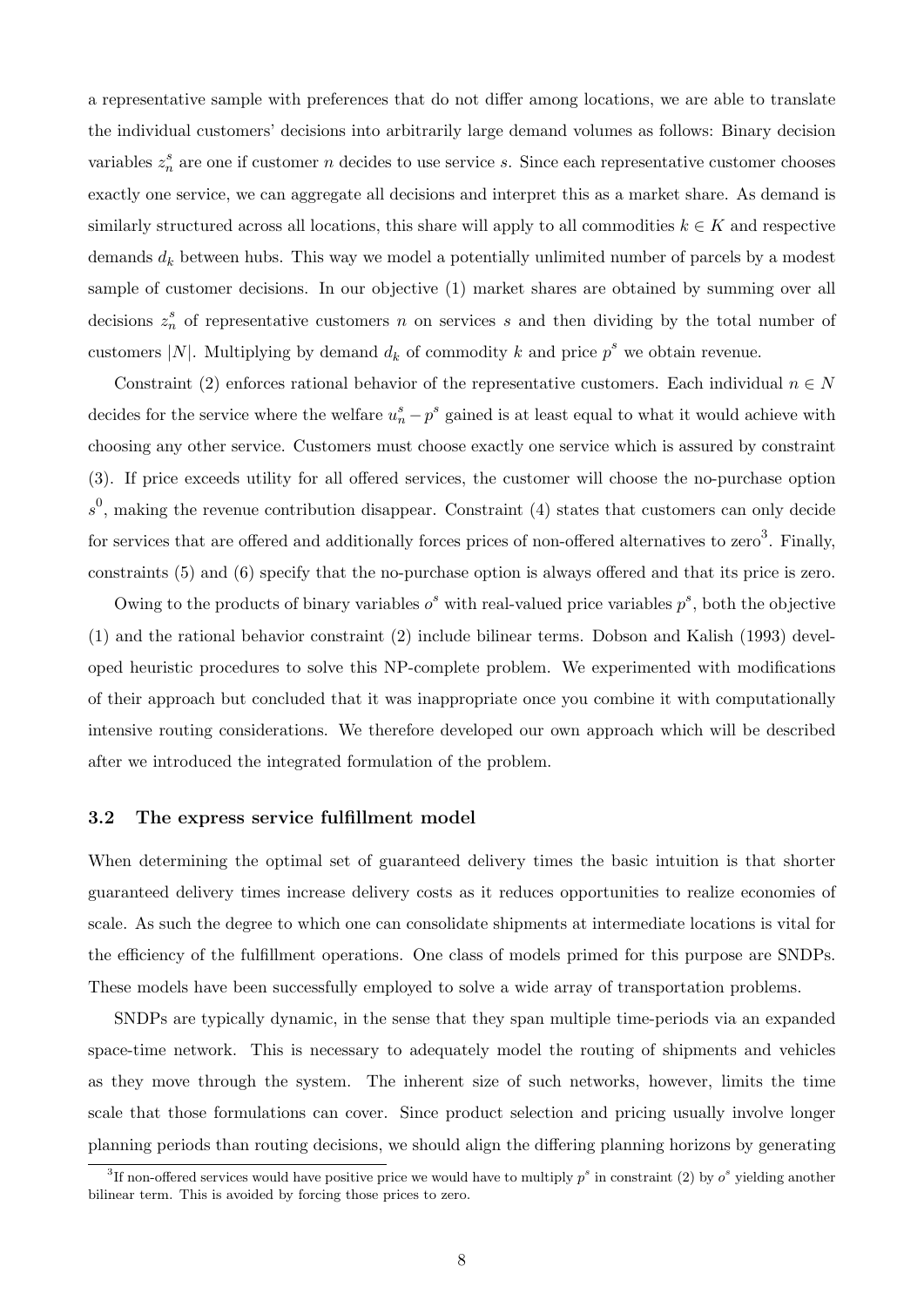distribution plans that can be executed repeatedly. To assure this we decided to use a cyclical SNDP formulation as the basis for our model (see Andersen et al., 2011; Andersen et al., 2009).

As last mile delivery is often operated on the same set of resources, regardless of differences in guaranteed delivery times, we refrained from a dedicated modeling of last-mile operations and use a uniform cost factor  $c_{LM}$  per unit of demand instead. As such we assume shipments to enter and leave our network at the hubs. The carrier's transport operations are modeled as a space-time network  $G = (H, A)$ , with the set of arcs A representing possible connections between the hubs H. Unless noted otherwise, arcs and hubs always refer to the time expanded version of the network, i.e. they denote a physical location at a specific point in time. The schedule length is divided into a set of periods  $T = \{1, \ldots, T_{\text{MAX}}\}.$  Note that our cyclical formulation implies that the first period is the successor of the last. An illustration of the type of network considered is depicted in Fig. 1.

We consider a multi-modal logistics network with two types of vehicles, cargo aircraft and trucks. Both operate between the same set of hubs, where packages can be consolidated and transferred from one vehicle to another. As aircraft can travel much larger distances during each time period, aircraft arcs form a very dense graph compared to trucks, whose connections are limited by the hubs they can reach within a reasonable amount of time. A set of holding arcs  $A_h$  allows shipments and trucks to be stored at the nodes while aircraft, due to their high fixed costs, need to be operated throughout the planning horizon. An illustration of such a network is depicted in Fig. 1.



Figure 1: The physical structure of the express air hub network

Note that the shortest guaranteed delivery time the carrier considers, strongly influences the required density of the graph and thus the size of the overall model. For example, if the shortest service guarantees delivery within two periods, then it needs to be possible to reach every physical destination from each time-expanded node within these two periods. Otherwise customers might demand a delivery time which is not feasible in the underlying graph. Consequently, short delivery times require dense graphs. In combination with the fact that express carriers typically employ large fleets of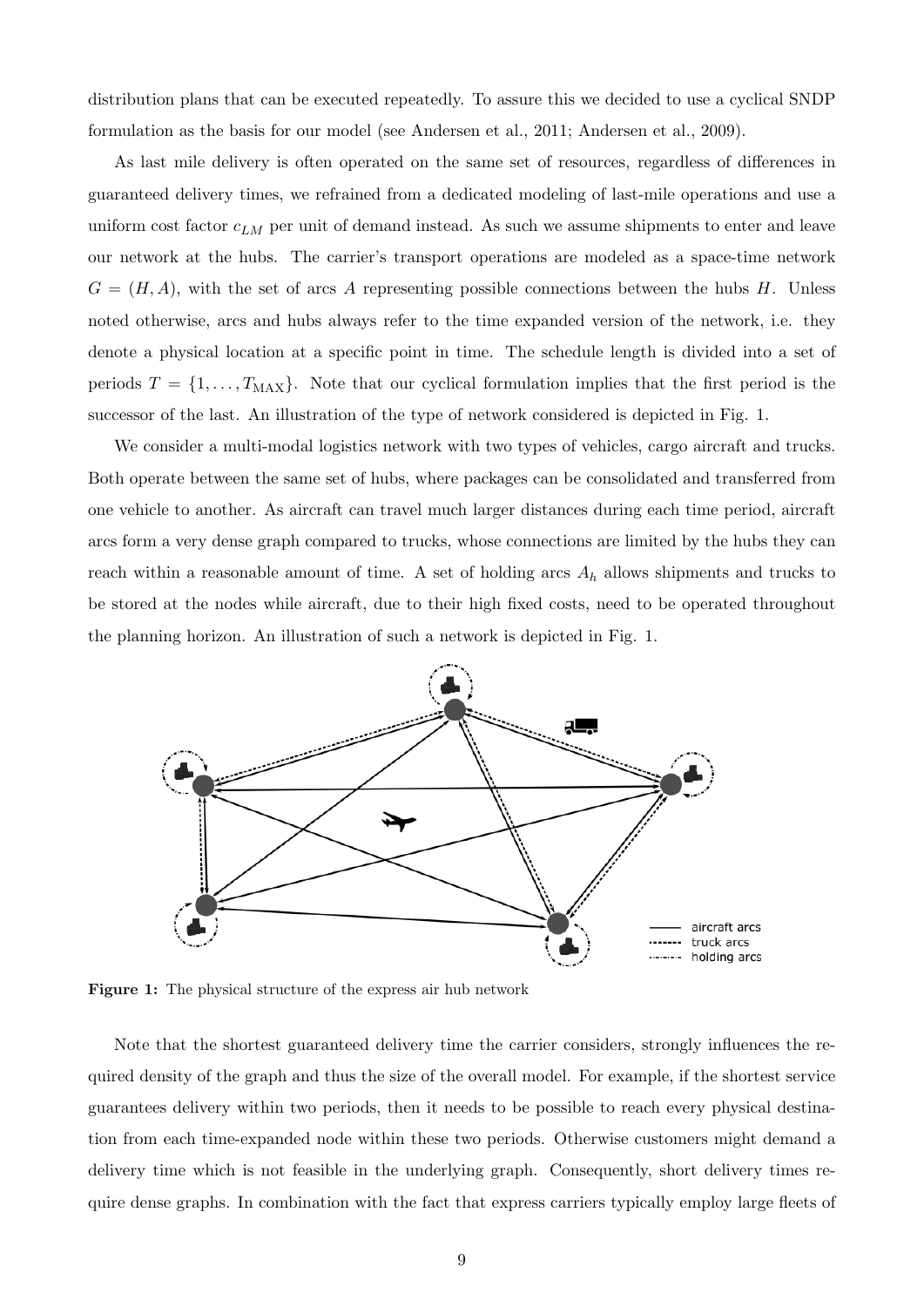vehicles this would become a major issue for any arc-based formulation as the number of constraints would grow too quickly. In line with results from Andersen et al. (2009) we thus chose to use a SNDP formulation based on routes and paths, as this has proven to computationally outperform arc-based formulations, especially on larger instances. Moreover, the fleet size does not directly influence the difficulty of our problem anymore, as the usage of a vehicle simply corresponds to a chosen route in the objective, while the number of constraints and variables remain unaffected.

The downside of this formulation is that one needs to consider an enormous set of possible routes and paths. Unless these are generated dynamically via column generation, the number of routes and paths that need to be generated a priori quickly becomes prohibitively large. However, a large portion of all possible routes and paths are typically not in line with the way express carriers operate (e.g. shipments making numerous changes between aircrafts and trucks or vehicles that do not regularly return to a given home base). Therefore, we generate only those routes and paths meeting a number of operational restrictions that typically arise in the context of express parcel delivery (see the appendix for a complete list of the restrictions).

We again aggregate shipments with identical availability time, origin and destination into a set of commodities K and respective delivery quantities  $q_k$ . Given that we know the market shares  $\phi^s$  of each offered delivery service  $^{4}$ , we can specify our fulfillment model FP as follows:

$$
\min \sum_{v \in V} \sum_{r \in R_v} f_v^r y_v^r + \sum_{k \in K} \sum_{p \in P_k} c_k^p x_k^p + \sum_{k \in K} c_{LM} (1 - \phi^0) d_k \tag{7}
$$

$$
\text{s.t.} \quad \sum_{k \in K} \sum_{p \in P_k} x_k^p \alpha_{ij}^p - \sum_{v \in V} \sum_{r \in R_v} \kappa_v \beta_{ij}^r y_v^r \leq 0 \qquad , \forall (i, j) \in A \setminus A_h \tag{8}
$$

$$
\sum_{r \in R_v} y_v^r \leqslant e_v \qquad \qquad, \forall v \in V \tag{9}
$$

$$
(1 - \phi^0)d_k = \sum_{p \in P_k} x_k^p \quad, \forall k \in K \tag{10}
$$

$$
\sum_{\sigma \in S: \sigma \leq s} \phi^{\sigma} d_k - \sum_{p \in P_k : t^p \leq \tau^s} x_k^p \leq 0 \qquad , \forall k \in K, s \in S \setminus \{0\} \tag{11}
$$

| $x_k^p \in \mathbb{R}^+$ | flow of commodity $k$ on path $p$           | $P_{k}$           | set of paths $p_k$ for commodity k          |
|--------------------------|---------------------------------------------|-------------------|---------------------------------------------|
| $y_v^r \in \{0,1\}$      | is 1 if vehicle $v$ is used on route $r$    | $R_{\cdot\cdot}$  | set of routes $rv$ , for vehicles of type v |
| $c_k^p$                  | variable costs of commodity $k$ on path $p$ | $\overline{A}$    | arc set of the space-time network           |
| $c_k^p$                  | variable costs of commodity $k$ on path $p$ | V                 | set of different vehicle types              |
| $\alpha_{i}^{p}$         | is 1 if arc $(i, j)$ is part of path p      | $f'_v$            | fixed costs of vehicle $v$ on route $r$     |
| $\beta_{ij}^r$           | is 1 if arc $(i, j)$ is part of route r     | $\kappa_{\gamma}$ | capacity of vehicle of type $v$             |
| $d_k$                    | total amount of commodity $k$               | $e_{\eta}$        | max. number of vehicles of type $v$         |
| $\phi^s$                 | market share of service s                   |                   |                                             |

(FP)

In the objective (7) we sum fixed costs  $f_v^r$  for using a vehicle of type v on route r and variable

<sup>&</sup>lt;sup>4</sup>Market shares are denoted by  $\phi^s$  for the moment but will be replaced in the integrated model by an expression representing aggregated customer decisions.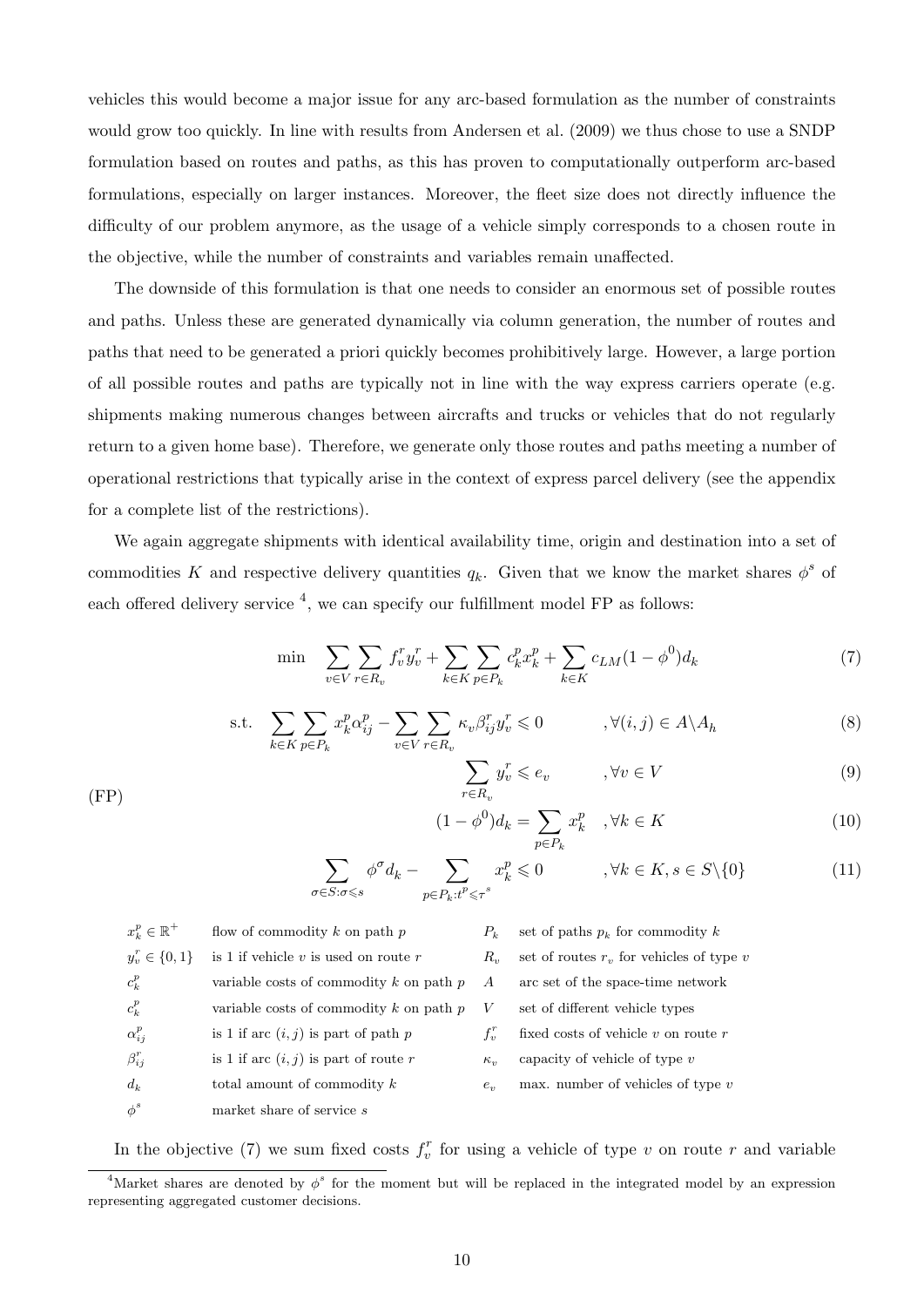$\cos$ ts  $c_k^p$  $_k^p$ , incurred by sending an amount of shipments  $x_k^p$  $\frac{p}{k}$  of commodity k on path p. Additionally, we may add the costs  $c_{LM}$  for last-mile delivery, which are constant in this case as market shares are fixed in this subproblem. Constraint (8) assures that enough vehicle capacity  $\kappa_v$  is provided to serve all selected paths, with  $\alpha_{ij}^p$  and  $\beta_{ij}^r$  indicating whether arc  $(i, j)$  is part of path p and route r, respectively. Constraint (9) limits our fleet size to a type-specific maximum of  $e_v$ . The actual quantity to be transported is obtained by subtracting the market share of the no-purchase option  $\phi^0$  from demand  $d_k$  (10). This quantity needs to be equal to the sum of path flows. The delivery time requirements are enforced by (11), stating that a sufficient fraction of each commodity must be delivered on paths with a duration  $t^p$  less than or equal to the guaranteed delivery time  $\tau^s$  of service s.

#### 3.3 An integrated approach to service selection, pricing and fulfillment

Now that we have introduced the two basic components of our model we can combine them in order to derive an integrated approach of service selection, pricing and order fulfillment. The two models are merged in a joint profit maximizing objective function and are linked in such a way that the individual choices of the customers translate into the routing constraints and vice versa. More specifically we need to replace the constant market shares  $\phi^s$  of constraints (10) and (11) by the ones aggregated from customer decisions, as already seen in the objective (1). We call the resulting integrated formulation service selection, pricing and fulfillment problem (SSPFP). It extends service network design by endogenous demand and endogenous delivery due times.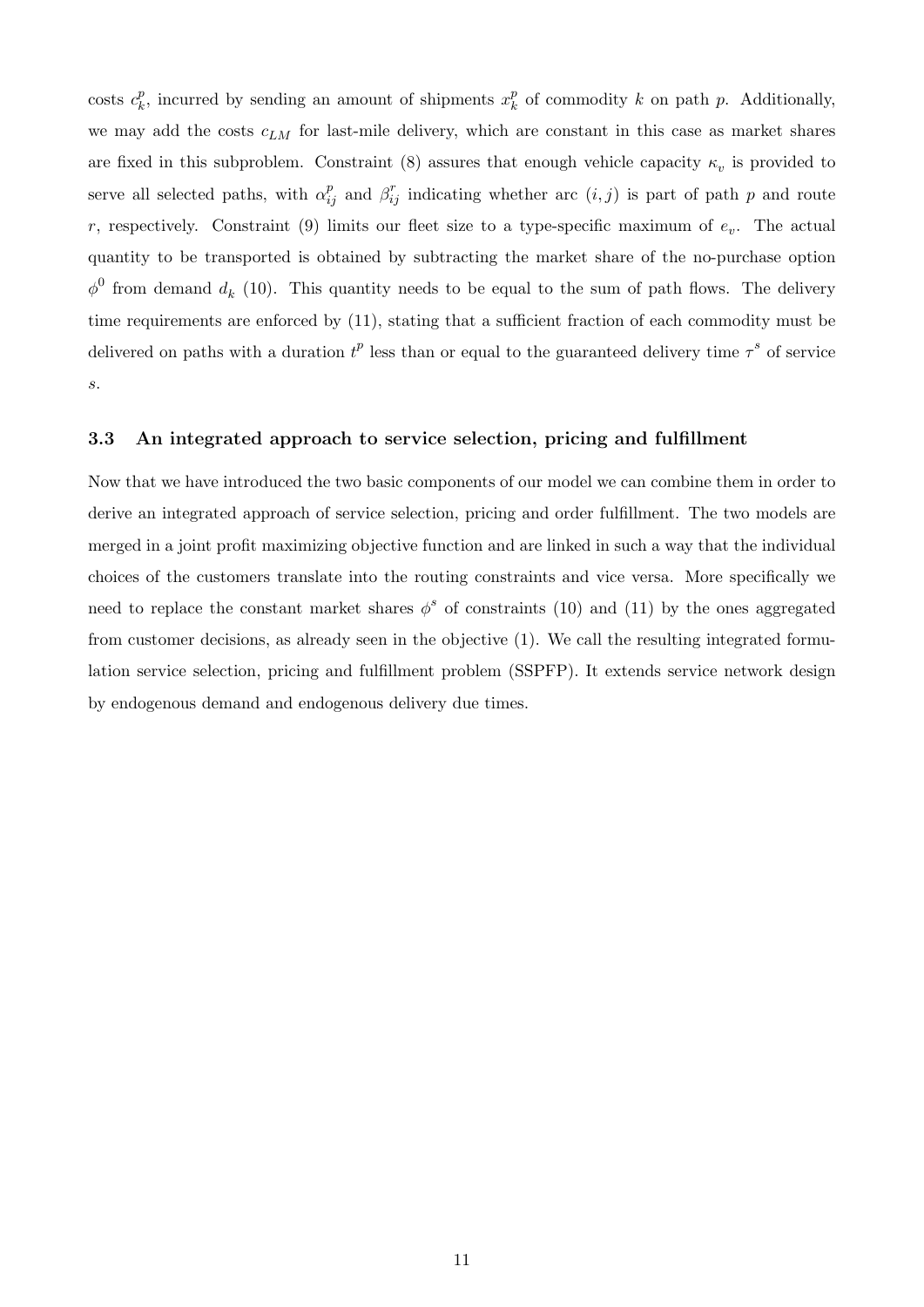$$
\max \sum_{k \in K} \sum_{s \in S} \sum_{n \in N} \frac{d_k}{|N|} z_n^s p^s - \sum_{v \in V} \sum_{r \in R_v} f_v^r y_v^r - \sum_{k \in K} \sum_{p \in P_k} c_k^p x_k^p - \sum_{s \in S} f^s o^s - \sum_{k \in K} c_{LM} (1 - \phi^0) d_k \tag{12}
$$

s.t. 
$$
\sum_{k \in K} \sum_{p \in P_k} x_k^p \alpha_{ij}^p - \sum_{v \in V} \sum_{r \in R_v} \kappa_v \beta_{ij}^r y_v^r \leq 0 \qquad , \forall (i, j) \in A \setminus A_h
$$
 (13)

$$
\sum_{r \in R_v} y_v^r \leqslant e_v \qquad , \forall v \in V \tag{14}
$$

$$
\sum_{\sigma \in S} \left( u_n^{\sigma} z_n^{\sigma} - p^{\sigma} z_n^{\sigma} \right) - \left( u_n^s o^s - p^s \right) \geq 0 \qquad , \forall n \in N, s \in S
$$
 (15)

$$
\sum_{s \in S} z_n^s = 1 \qquad \qquad , \forall n \in N \tag{16}
$$

$$
\sum_{n \in N} z_n^s + p^s - Mo^s \le 0 \qquad , \forall s \in S \tag{17}
$$

$$
\sum_{n \in N} \left( 1 - z_n^0 \right) \frac{d_k}{|N|} = \sum_{p \in P_k} x_k^p \quad , \forall k \in K \tag{18}
$$

$$
\sum_{\sigma \in S: \sigma \le s} \sum_{n \in N} \frac{d_k}{|N|} z_n^{\sigma} - \sum_{p \in P_k: t^p \le \tau^s} x_k^p \le 0 \qquad , \forall k \in K, s \in S \setminus \{0\} \tag{19}
$$
\n
$$
o^0 = 1 \tag{20}
$$

$$
o^0 = 1
$$
\n
$$
p^0 = 0
$$
\n(20)\n(21)

$$
0^0 = 0 \tag{21}
$$

$$
z_n^s, o^s, y_v^r \in \{0, 1\} \qquad x_k^p, p^s \in \mathbb{R}^+ \tag{22}
$$

Note that due to the product of binary decision variables  $z_n^s$  and continuous price variables  $p^s$ , the integrated model features bilinear terms. It can be linearized by replacing this product with a new variable, whose behavior mimics the bilinear expression through a set of big-M constraints (see e.g., Wu, 1997). The resulting model has a very weak bound and any commercial MIP-solver will have issues solving instances of only moderate size. However, for small instances it can provide optimal values and thus serve as a benchmark for our heuristic solution approach which will be described subsequently.

## 4 Solution approach

Solving our integrated model is challenging as both components, the service selection problem (SSPP) and the fulfillment problem (FP), are known to be NP-complete problems with weak linear relaxations. However, for a given solution to SSPP, we would know the market shares of all services and thus the quantities that need to transported in the specified due times. We then would have everything needed to solve FP, which is a potentially large but linear service network design problem.

Following this logic we decompose the integrated model SSPFP into its two already known components, SSPP and FP, by using a asynchronous parallel genetic algorithm (GA) that operates on the price vectors and generates a new solution to SSPP in each iteration. This in turn means that we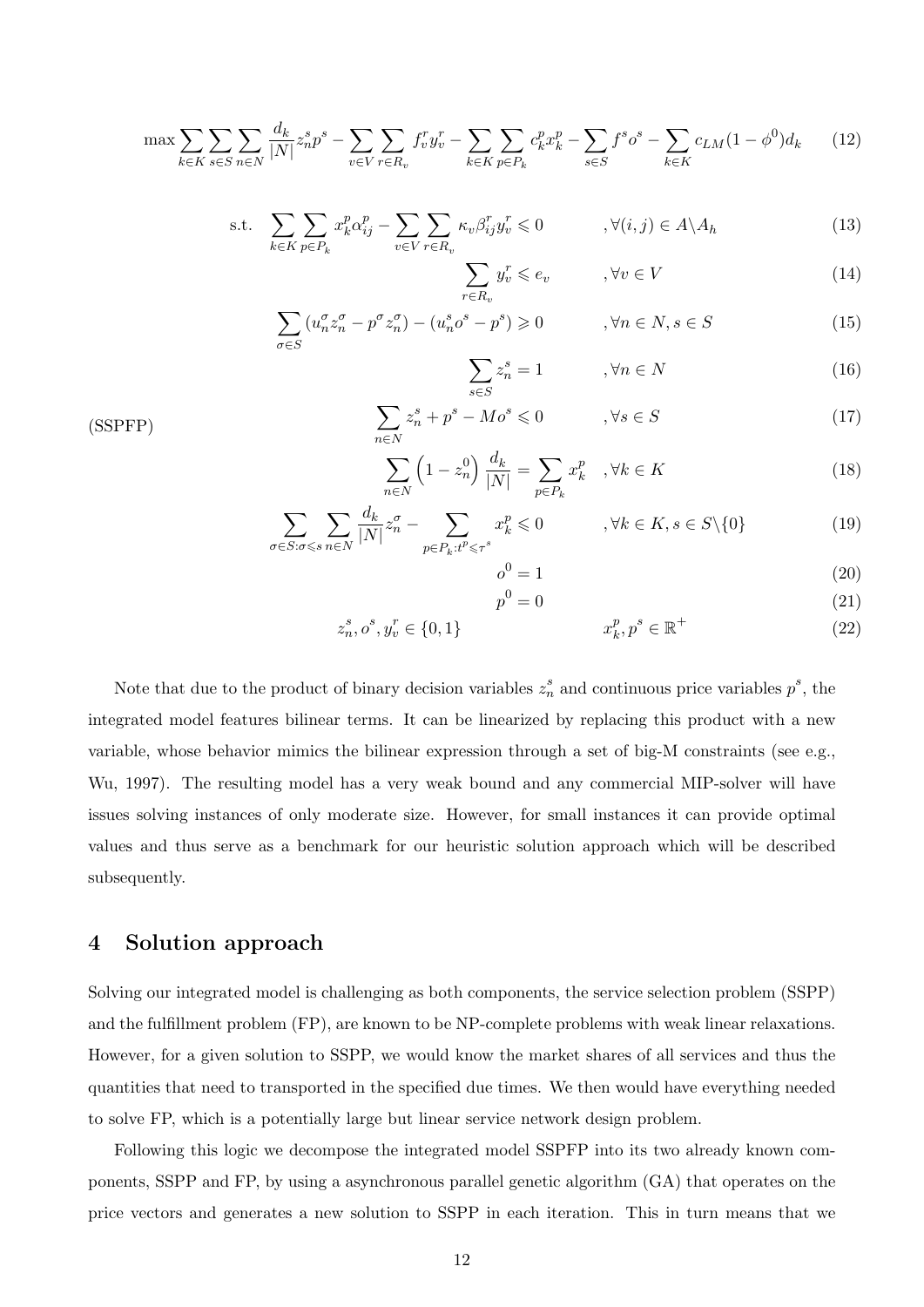need to solve one instance of the remaining FP with each new individual created. As multi-commodity fixed-charge network design problems, like FP, are notoriously hard optimization problems, it appears fairly optimistic to iteratively solve a large number of them. Consequently our GA is aimed at keeping the number of required iterations as low as possible. Additionally we attempt to exploit historic knowledge in order to speed up the search for good quality solutions of the fulfillment problems. The different parts of the algorithm are explained in detail in the following sub-chapters. A schematic illustration of the complete solution procedure is depicted in figure 2. Associated pseudo code together with required parameter values can be found in the appendix.

Figure 2: Illustration of metaheuristic solution procedure AE-RPE. Note: Tasks in white boxes are performed by master process, tasks in grey boxes are being run in parallel on slaves.

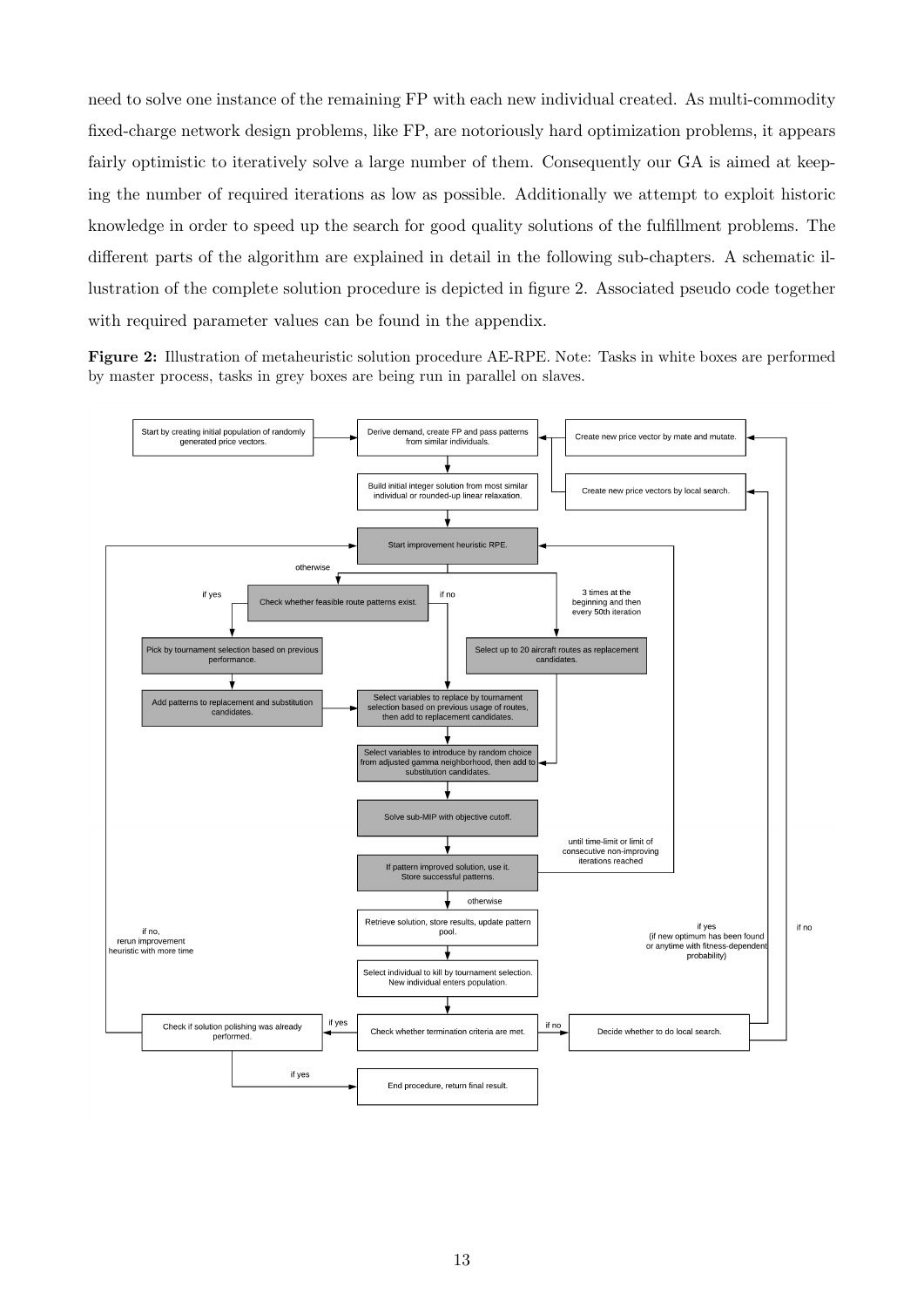#### 4.1 Asynchronous evolution - AE

In order to perform a sufficient number of iterations within a reasonable amount of time we implemented a parallel GA, operating asynchronously on a shared population (commonly referred to as asynchronous evolution or AE). The master process manages the population and the pattern pool, generating new individuals and fulfillment problems whenever a worker is available. Observe that as the fulfillment problems exhibit very heterogeneous solution times asynchronous operation of the GA is a key feature of our algorithm as any generational model would have to wait for all workers to finish before proceeding. Particularly long evaluation times of high quality individuals, however, can still pose a problem as they cannot spread their properties in the population until their evaluation is finished, thus putting these individuals at a disadvantage. To circumvent this issue we exploit the fact that the differences in solution quality are quite high at early stages of the GA and become less pronounced later on. We thus stop the heuristic procedure after a given maximum amount of time even if it continues to improve the fulfillment problem. The high disparities among individuals partly offset the sub-optimal solution values at early stages of the population. Since the GA allows the same fulfillment problem to be evaluated multiple times the evaluation can be continued later on when small improvements are of higher importance.

#### 4.2 Recombination and mutation

Starting from a random initial population the GA iteratively creates new price vectors. Parent individuals for mating are selected via tournament selection, with one parent being selected based on solution quality and the other one based on the distance with respect to the first parent. This way we strike a balance between intensification and diversification. Note that with an ordered set of delivery services it would be counterintuitive if a faster service has a lower price. As such, whenever we are mating or mutating we should enforce that prices must form a decreasing sequence. This greatly reduces the range of values each price can take and thus also the number of needed iterations. For the crossover operation we chose Extended Intermediate Recombination, a variant designed by Muhlenbein and Schlierkamp-Voosen (1993) which is particularly suitable for real-valued vectors. Their choice of a crossover parameter in the interval  $[-0.25, 1.25]$  also performed best in our experiments. We randomly determine the elements that are crossed over and all remaining elements are directly inherited from one of the two parents. The frequency of mutations is determined by a fixed mutation rate, however, the variance of mutations is adaptive. As each price is an element of a decreasing price sequence it is bounded from above and below by its neighboring prices and the minimum and maximum prices possible, i.e. zero and maximum utility value. In order to make sensible mutations the standard deviation used should account for the size of this interval.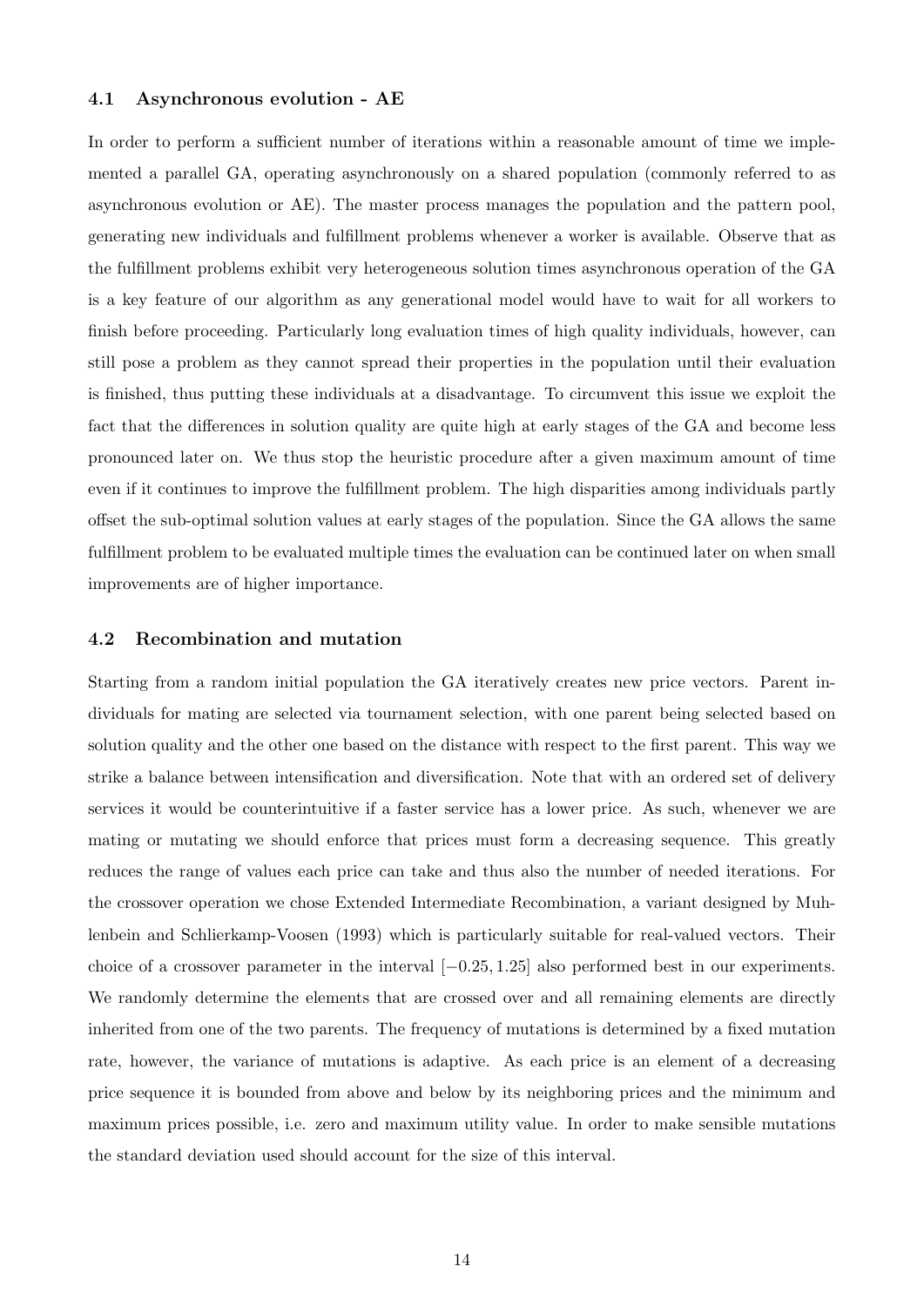#### 4.3 Solution of SSPP and derivation of FP

Observe that for a given price sequence  $p^0, p^1, \ldots, p^s$  for  $s = |S| - 1$  it is trivial to determine which alternative will maximize each customer's welfare in constraint (2) of SSPP. In this case we can easily obtain the optimal values of decision variables  $z_n^s$  and solve SSPP. Note that decision variables  $o^s$  can be neglected in this case as a service can always be forced to have zero market share by charging a price higher than the maximum utility obtained by any individual in the sample. Each new price vector can thus be mapped to a corresponding market share vector that uniquely defines the quantities and time restrictions of FP. What is more, Dobson and Kalish (1988) have shown that once an assignment of customers to products is given we can easily determine the revenue maximizing prices that would generate such market shares by solving a set of shortest path problems (as arcs can have negative values in these problems we use Bellman-Fords's algorithm for obtaining the revenue maximizing prices). This greatly reduces the number of iterations needed as we only have to generate each market share vector once in order to immediately know what the associated maximum revenue is. After logging this information we pass on the respective FP to one of the available workers.

#### 4.4 Deriving good initial solutions from similar individuals

Genetic algorithms typically make a lot of minor tweaks to a real-valued solution vector, i.e., the price vector and thus also the customer decisions often remain largely the same. This in turn causes only minor changes in the quantities to be transported within the various delivery due times. As the quantities of the offered delivery services are the only aspect of our delivery problem that changes between iterations, we can expect that many instances of FP will resemble one another. Consequently we try to speed up solution times of FP by trying to learn as much as possible from similar, already evaluated instances. This is achieved by the following process.

Whenever we need to solve an instance of FP, we determine which already evaluated individual was most similar to the current one. We then fix all routes used in the similar individual's solution to one and solve the linear relaxation of the remaining sub-MIP. All routes having fractional values in the optimal LP solution are then rounded up, yielding a feasible initial solution which is easy to obtain and comparably tight (In our experiments this initial solution was typically within ten percent of optimality CHECK!!!).

One challenge that remains is how to determine similarity of individuals. The price vectors themselves would result in an inappropriate measure of similarity as different price sequences can be mapped to the same market shares. As such it is market shares, rather than prices that uniquely define a fulfillment problem. In the simple case where two individuals have equal market share vectors, it is trivial to observe that associated FPs are identical, as all quantities and time restrictions are then the same. In this case we can simply adopt the best solution of the identical individual and try to further improve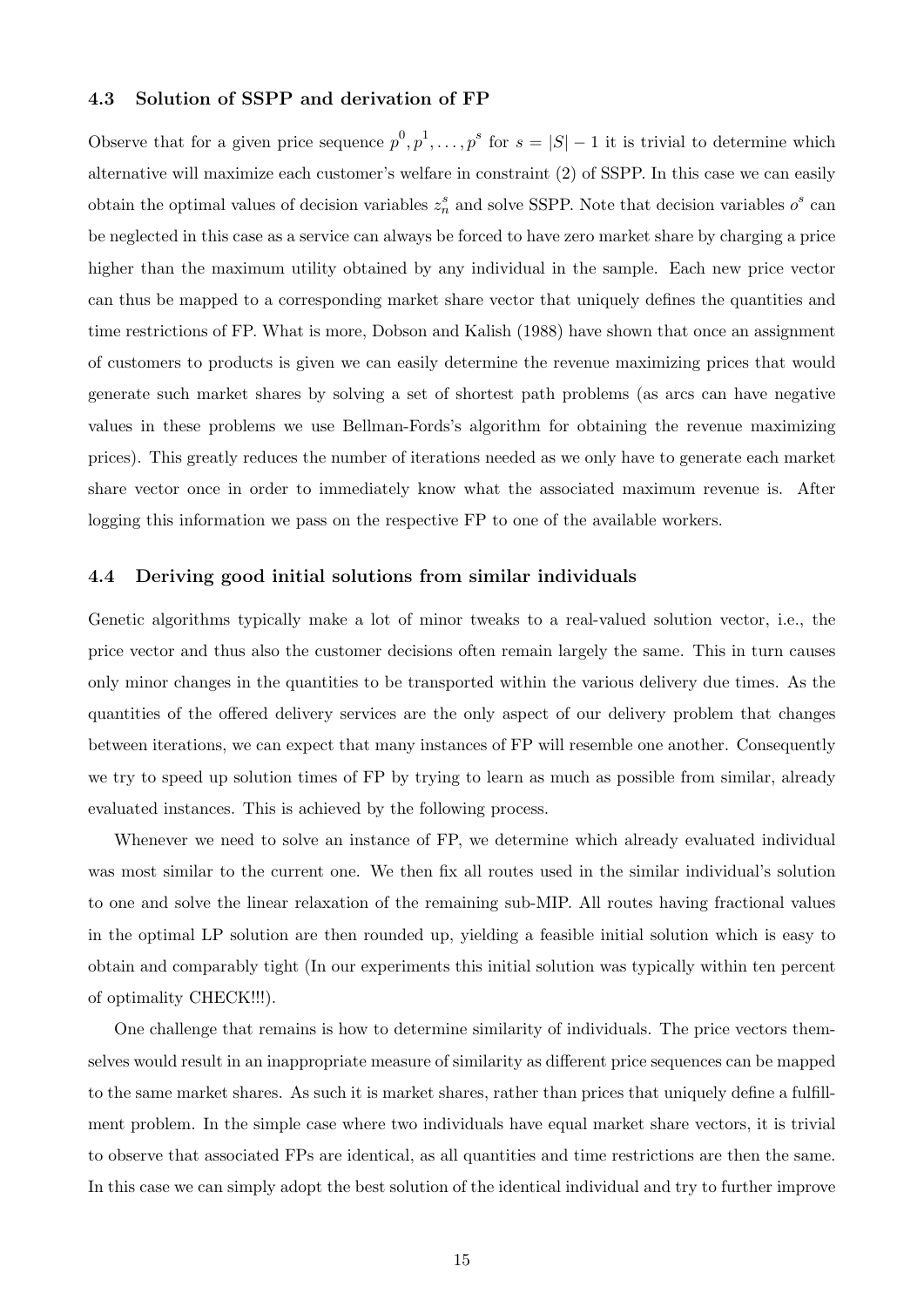it. In all other cases we need to find a measure of similarity that adequately reflects the implications that different quantities and time restrictions have on the selection of routes and paths. For this we tested three different measures of similarity based on the market share vector of individuals. We compared a Euclidean distance measure with one that we based on a version of Spearman's footrule which accounts for position weights and similarities among rank elements (Kumar and Vassilvitskii, 2010). As a benchmark we added a random similarity measure consisting of a number drawn from the uniform distribution between zero and one.

Table 1: Comparison of distance metrics: For a description of test instances see section 5. For each instance dataset A was used.

| instance     |                     | average absolute value of initial solution |              | Spearman's footrule relative to |             |  |  |
|--------------|---------------------|--------------------------------------------|--------------|---------------------------------|-------------|--|--|
|              | Spearman's footrule | Euclidian                                  | random       | Euclidian                       | random      |  |  |
| $\mathbf{i}$ | 2,440,389.7         | 2,464,077.7                                | 3,191,245.7  | $-1.0\%$                        | $-23.5\,$ % |  |  |
| i2           | 3,353,373.6         | 3,380,773.7                                | 4,493,127.5  | $-0.8~\%$                       | $-25.4\%$   |  |  |
| i3           | 3,213,451.1         | 3,235,675.8                                | 4,306,681.0  | $-0.7~\%$                       | $-25.4~\%$  |  |  |
| i4           | 2,946,210.9         | 2,993,484.6                                | 4,342,959.3  | $-1.6\%$                        | $-32.2\%$   |  |  |
| i5           | 5,419,672.4         | 5,662,639.2                                | 8,967,849.1  | $-4.3\%$                        | $-39.6\%$   |  |  |
| i6           | 6,895,625.5         | 7,492,870.5                                | 8,906,659.1  | $-8.0\%$                        | $-22.6\%$   |  |  |
| i7           | 11,556,733.5        | 11,620,284.6                               | 15,549,185.7 | $-0.5\%$                        | $-25.7~%$   |  |  |
| i8           | 10.953,117.8        | 12,328,449.6                               | 17,709,100.6 | $-11.2~\%$                      | $-38.1~%$   |  |  |
| i9           | 7,778,994.0         | 8,902,401.4                                | 12,150,223.0 | $-12.6\%$                       | $-36.0~%$   |  |  |
| i10          | 15,302,044.0        | 16,951,162.5                               | 23,828,417.7 | $-9.7~\%$                       | $-35.8\%$   |  |  |
| mean         |                     |                                            |              | $-5.0\%$                        | $-30.4~%$   |  |  |

As can be seen in table 1 our similarity measure based on Spearman's footrule clearly performed best, with average improvements in initial solutions of 5% and 30% relative to a Euclidian and random distance measure. As our similarity-enabled version of Spearman's footrule is able to account for correlation among alternatives, it adequately mirrors that one- and two-day services are closer substitutes than one- and five-day services. As an example, an individual who has ten percent market share of service one shifted to service two is regarded as being more similar to the original than one with equal amount shifted from service one to service five. Euclidean distance metrics on the other hand would regard both cases as having identical similarity. Therefore, whenever we refer to a distance measure in the following chapters, we applied the one based on Spearman's footrule (also see algorithm 3 in chapter B of the appendix).

#### 4.5 Route-pattern exchange heuristic - RPE

Each worker subsequently runs a newly developed improvement procedure, called route-pattern exchange (RPE) heuristic, which is also designed to exploit historic knowledge from previous evaluations. It involves a learning component that has been used in various forms by Rochat and Taillard (1995) and others. It stems from the idea that one can intensify and guide the search to promising regions of the solution space by identifying common variables in high-quality solutions and by exchanging components of those solutions among each other. This usage of so-called consistent variables, however, is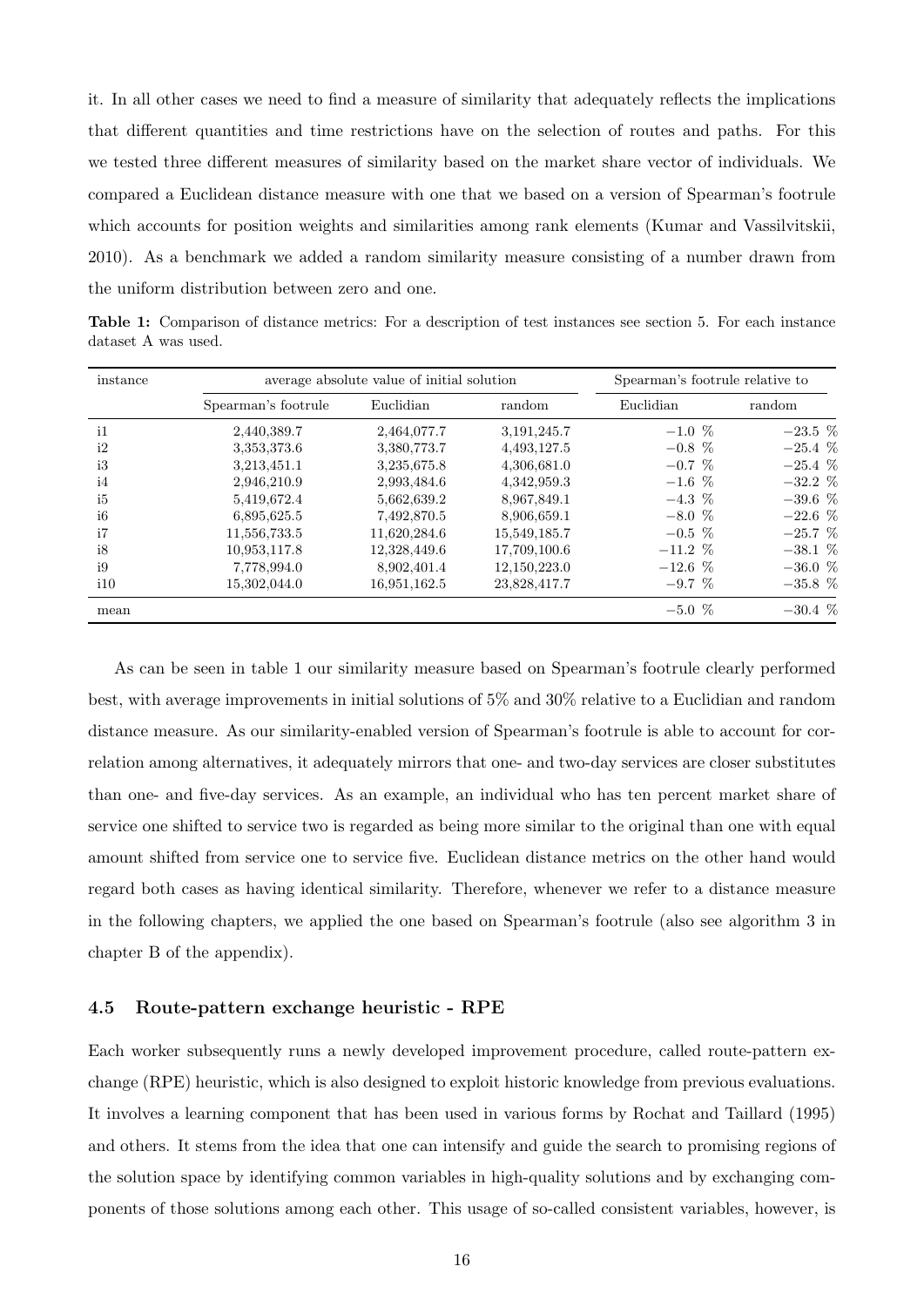usually employed in the context of local search heuristics and involves different solutions of one and the same routing problem. We, on the other hand, start from an initial solution and try to improve upon it by learning from other, similar problems. Therefore we adjusted this well-known strategy such that we identify small sets of currently chosen routes, referred to as replacement candidates, that are particularly inconsistent. For each of them we then search for promising substitution candidates and evaluate them together in a sub-MIP to see whether we can find a lower cost combination of routes and paths. All objective-improving sets of replacement and substitution candidates, called route-patterns, are shared via a pattern pool between workers.

Selection of replacement candidates is based on a distance-weighted usage statistic  $\omega_v^r$ , providing information on how popular this route is in the best solutions of all other previously evaluated individuals. It is calculated according to

$$
\omega_v^r = \sum_{i \in I} (y_v^r)_i \log \frac{1}{d_i} \qquad \forall v \in V, r \in R_v.
$$
\n
$$
(23)
$$

Each solution value of variable  $y_v^r$  across all individuals i is weighted by the log of the inverse distance measure  $d_i$ . As such, a low  $\omega$ -score indicates that this route can be considered as weakly determined for the given individual. On the basis of this metric we use tournament selection to determine a small number of routes in the current solution which seem promising to reevaluate.

In order to select good substitution candidates for these variables we utilize the concept of a  $\gamma$ neighborhood, found in the context of k-opt heuristics for MIP-solvers (see Achterberg, 2009; Hendel, 2011). This neighborhood consists of all variables sharing a minimum ratio  $\gamma$  of rows with the selected variable. As such, potential substitution candidates are those routes that use a certain fraction of the same arcs as the replacement candidate. Note, however, that a strict application of this concept is problematic, as different classes of vehicles do not share any arcs, thus making it impossible for a set of trucks to replace an aircraft. Likewise, routes connecting a similar set of physical nodes but at slightly different times should also be considered as substitutes. Before we can define a proper neighborhood, we thus need to determine which arcs have comparable properties. For this we introduce the concept of an adjusted coefficient matrix  $\overline{A}$ .

**Definition 1.** Let P be an instance of our fulfillment problem and let  $a_{ij} \in A$  be the coefficients of route variables in constraints of type  $(8)$ . Then each constraint  $i \in I$  corresponds to an arc and each variable  $j \in J$  represents a route. Associated with each constraint i are departure time  $t_i$ , physical origin  $o_i$  and physical destination  $d_i$ . If  $\epsilon$  denotes the departure tolerance in periods, then for all  $i \in I, j \in J$  we can define the coefficients  $\bar{a}_{ij}$  of the adjusted matrix A as follows:

$$
\bar{a}_{ij} = \begin{cases}\n1 & \text{if } \exists \ k \in I : a_{kj} = 1 \ \land \ o_k = o_i \ \land \ d_k = d_i \ \land \ |t_i - t_k| \le \epsilon \\
0 & \text{otherwise.} \end{cases} \tag{24}
$$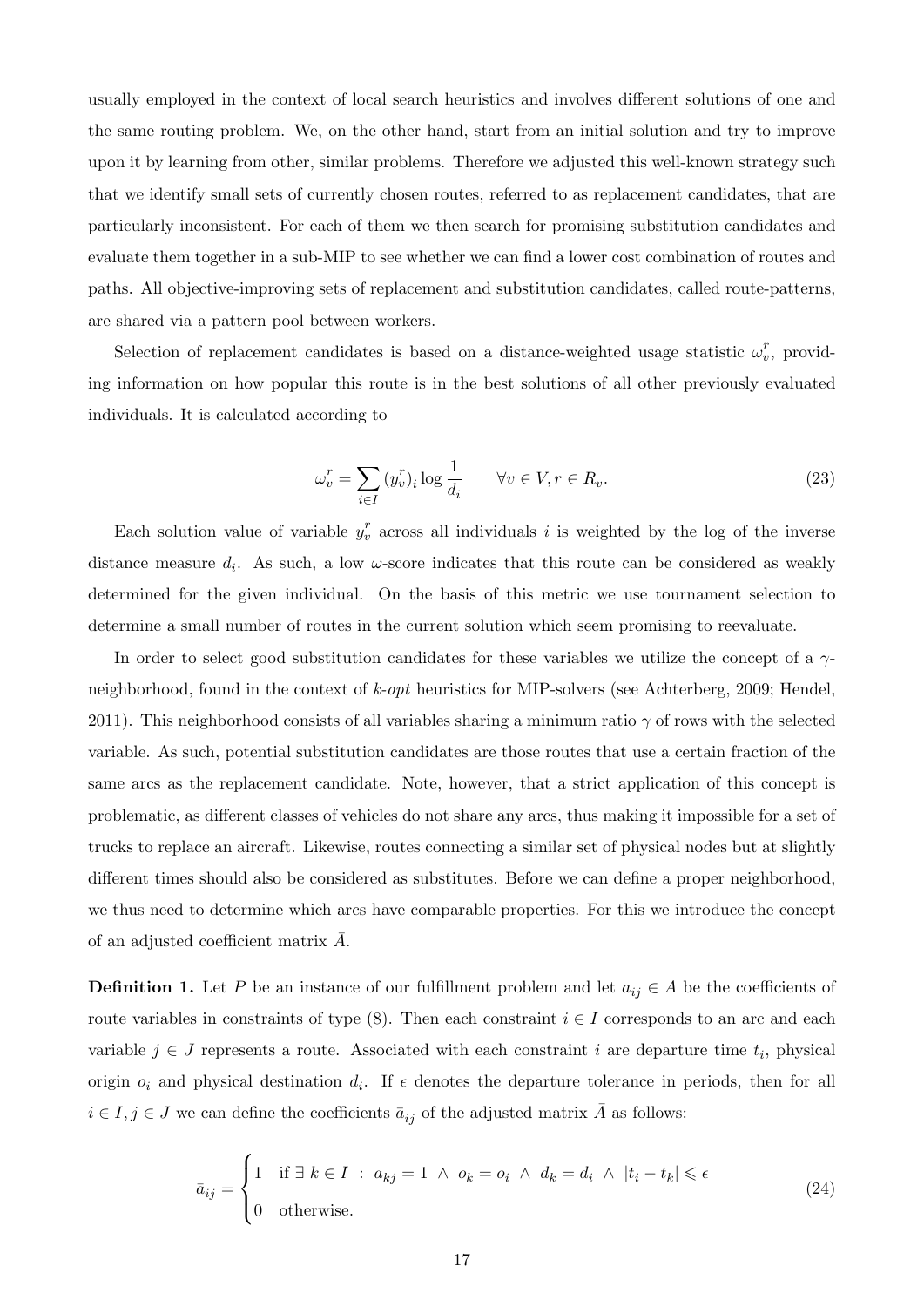Whenever coefficient matrix A has value 1, the adjusted coefficient matrix  $\bar{A}$  receives value 1 in all rows that correspond to arcs with same origin and destination and within the departure tolerance  $\epsilon$ , irrespective of the arc's vehicle type. Using this adjusted coefficient matrix we can now define the  $\gamma$ -neighborhood.

**Definition 2.** Let P be a mixed-integer program,  $j \in J$  a given variable and  $\overline{A}_j$  a column of its adjusted coefficient matrix. Then for a fixed matching rate  $\gamma \in [0, 1]$  we can define the  $\gamma$ -neighborhood as

$$
\Gamma_j^{\gamma} = \left\{ i \in J \setminus \{j\} \mid \frac{|\bar{A}_j \cap \bar{A}_i|}{|\bar{A}_j|} \geqslant \gamma \right\}
$$
\n(25)

to be all integer variables of P which share a certain ratio  $\gamma$  of rows in  $\overline{A}$  with j.

For each replacement variable we then take a random sample of variables from its respective  $\gamma$ neighborhood, together forming our set of promising substitution candidates. After fixing all route variables, except replacement and substitution candidates, we solve a sub-MIP with an objective cutoff. Any feasible solution to this sub-MIP improves the original FP. We adopt the best improvement made and log the differences with respect to the previous solution. The resulting set of  $m$ replacement candidates that left and n substitution candidates that entered the solution represents an m:n-improvement, referred to as a route-pattern exchange. Following the intuition that successful improvements provide valuable information for other FPs we add these patterns to a pattern pool that is managed by the master process. Whenever a new individual's FP is created we rank all patterns in increasing order according to the distance of the creating instance to the current one. The ten thousand least distant patterns are attached to the problem data and passed on to the worker.

After retrieving an initial solution the RPE heuristic checks whether any of the patterns match the current solution. If not we simply create new patterns as described above. In case there are matching patterns, a maximum number of five of them is selected via tournament selection, based on the absolute objective improvement these patterns generated. The winning patterns are appended to the set of previously determined replacement and substitution candidates and together with all real-valued path variables a sub-MIP is evaluated. Our experiments showed that it is beneficial to first concentrate on replacing variables representing aircraft routes before allowing all routes to be evaluated. This is intuitive as aircraft routes have much higher cost coefficients in the objective than routes representing trucks.

#### 4.6 Local search

Besides random selection, new individuals can also be obtained through training of previous solutions via a local search procedure. For each service we identify the customer decision which prevents us from increasing or decreasing a given services' price and reassign this customer to the next best alternative. We then compute the profit maximizing prices for the new assignments and use these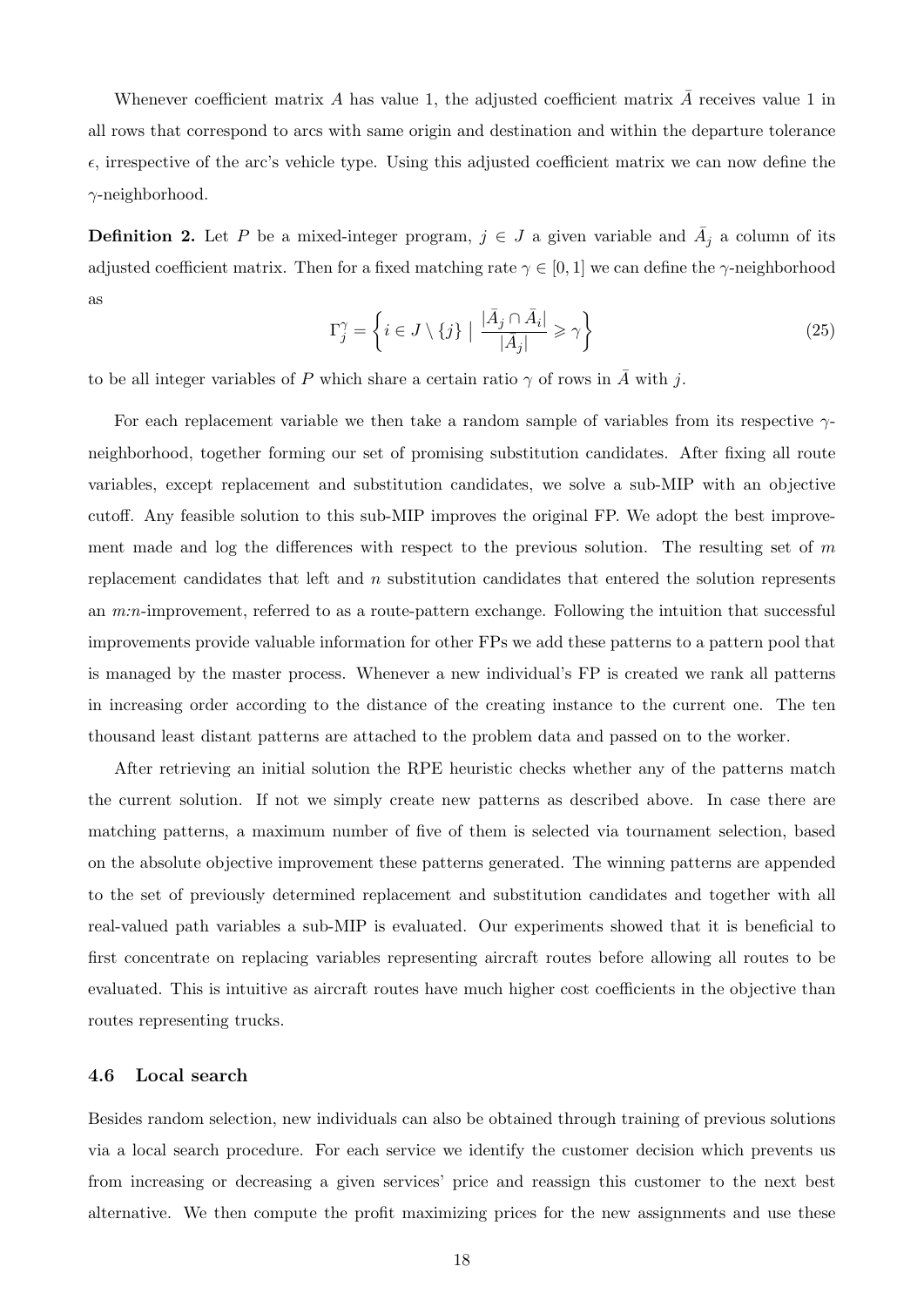price sequences as our new individuals (see Dobson and Kalish (1988) for a more detailed description of this procedure). The best solution found in this local search is injected into the population. As this process is computationally expensive we employ local search only with a certain quality-scaled probability or every time a new best solution is found.

#### 4.7 Solution polishing

As our heuristic is primarily designed to yield good solutions quickly it might happen that the best solution retained by the GA could still be somewhat improved if we would reoptimize its FP. Therefore the algorithm concludes with another ten minutes of RPE heuristic on the best individual's FP.

## 5 Data

As noted in chapter 3.2, the time-restrictions imposed by the delivery services imply that it needs to be possible to reach every physical node from each time-expanded node within the shortest offered delivery time. In case of dedicated networks (e.g. up to 3-day exclusively served by aircraft, beyond by trucks) a feasible model even requires that this condition is fulfilled for each mode separately. This imposes some unique requirements on the structure of networks which are typically not met by commonly used test instances. As such we decided to build our own networks by randomly allocating hubs on a plane. We then added all arcs that were possible given the vehicles' speed limitations. For aircraft this implies a complete graph in the physical network, repeated in each period. In order to reflect real-world limitations, as for example availability of airport slots, we randomly removed a few aircraft arcs. We subsequently checked whether the given network would be feasible with respect to the shortest delivery times. Speed and capacity of aircraft are modelled after a Boeing 757-200F, with operating costs of this model taken from section 4 of FAA (2016). Truck data is from table 11 of ATRI (2016). Customer utilities are assumed to be dependent on sensitivity parameters for price and delivery time and are randomly generated by a linear-in-parameters utility function consistent with random coefficients discrete choice models as in Akcay et al. (2010), Berry and Pakes (2007), and Song (2007). For the creation of routes and paths we used the algorithms of Andersen et al. (2009, p. 203) and adapted them in order to account for operational restrictions. For further information on customer utilities and restrictions on routes and paths we refer to section A in the appendix. With ten specifications, each with three datasets, we created thirty different test instances, twelve smaller ones and 18 with larger size. They are described in table 2 and are available upon request. The largest instances resemble the size of UPS' air hub network which features seven major air hubs in Nothern America.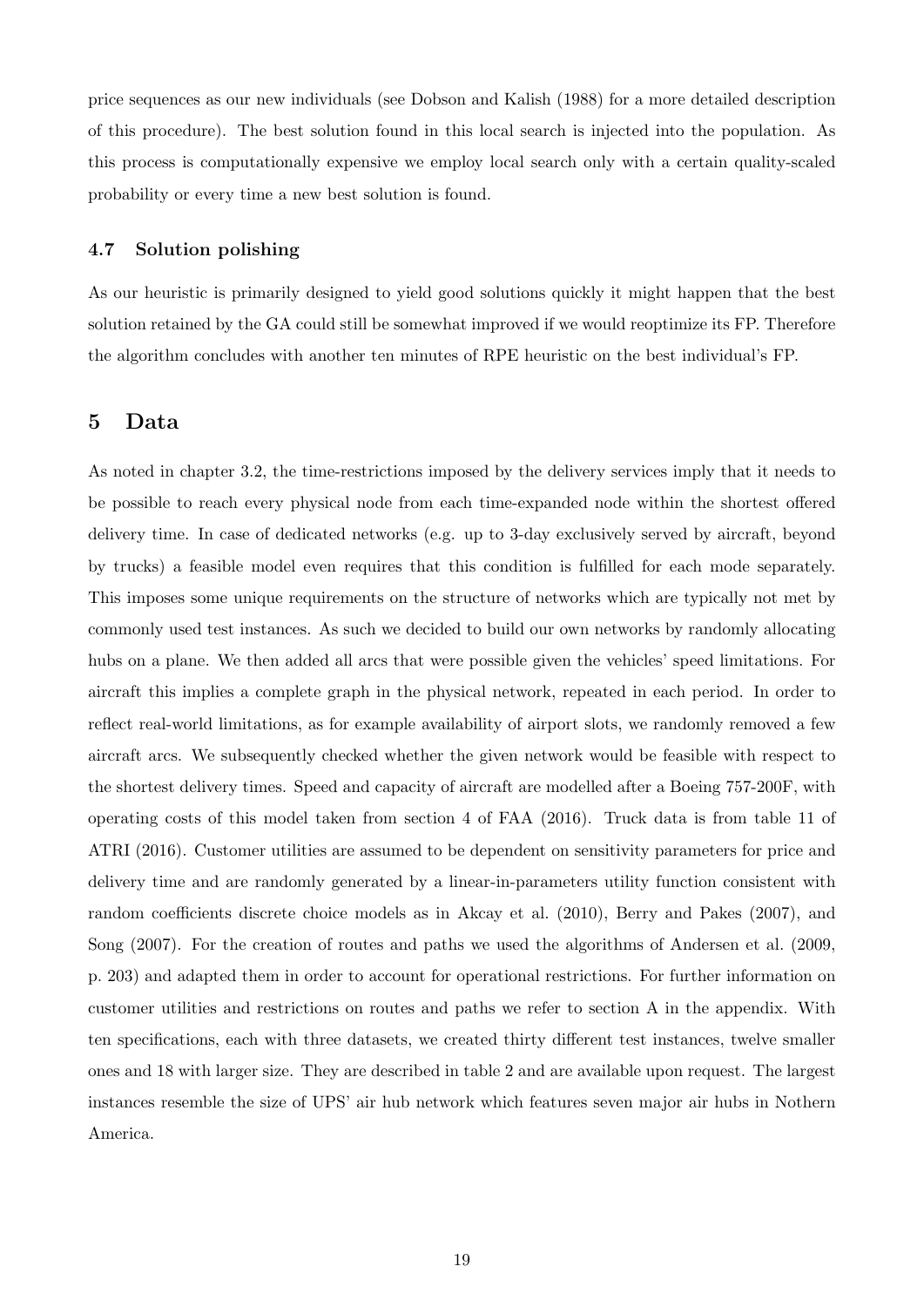Table 2: Description of test instances

| ΙD | Hubs | Periods | <b>Nodes</b> | Services | Commo- | $\mathrm{Cust}$ |     | Arcs |        | Paths  | Routes  |         |
|----|------|---------|--------------|----------|--------|-----------------|-----|------|--------|--------|---------|---------|
|    |      |         |              |          | dities | omers           | min | max  | min    | max    | min     | max     |
|    | 4    | 6       | 24           | 3        | 72     | 200             | 125 | 140  | 2,084  | 2,772  | 129     | 168     |
| 2  | 4    | 8       | 32           | 4        | 96     | 200             | 178 | 197  | 2,471  | 4,012  | 211     | 580     |
| 3  | 5    | 6       | 30           | 3        | 120    | 200             | 178 | 203  | 3.493  | 5.942  | 184     | 262     |
| 4  | 5    | 8       | 40           | 4        | 160    | 200             | 249 | 271  | 4,766  | 7,925  | 297     | 827     |
| 5  | 5    | 10      | 50           | 5        | 200    | 2.000           | 277 | 358  | 6,870  | 15,909 | 2,082   | 2,869   |
| 6  | 5    | 14      | 70           | 5        | 280    | 2,000           | 412 | 439  | 8,577  | 12,188 | 19,563  | 115,577 |
| 7  | 6    | 10      | 60           | 5        | 300    | 2.000           | 420 | 460  | 21.463 | 29,737 | 4,822   | 22,338  |
| 8  | 6    | 14      | 84           | 5        | 420    | 2,000           | 588 | 644  | 22,309 | 33,342 | 96.937  | 172,361 |
| 9  | 7    | 10      | 70           | 5        | 420    | 2.000           | 682 | 682  | 56,896 | 77,562 | 18,222  | 34,534  |
| 10 | 7    | 14      | 98           | 5        | 588    | 2,000           | 787 | 899  | 32,288 | 78,319 | 421,209 | 464.690 |

## 6 Results

We decided to implement our metaheuristic AE-RPE using MATLAB R2017a. The associated Parallel Computing Toolbox lends itself well to the implementation of an asynchronous parallel algorithm and as our metaheuristic spends over 95 percent (CHECK!!!) of the overall computational time in solving sub-problems within CPLEX, a lower-level language would not lead to substantial speed-up. All calculations were perfomed on an IBM x3850 X5 Linux server with four Intel Xeon X7560 processors (32 cores in total) with 330GB of RAM. Table 3 exhibites a comparison on all thirty test datasets between CPLEX 12.8 and our metaheuristic AE-RPE. CPLEX was run for ten hours on the linearized version of model (SSPFP) using the fastest setting of 16 threads. The metaheuristic was able to use all 32 cores and was also stopped after a maximum time of ten hours. The upper part of the table contains results for the smaller test instances where a commercial MIP-solver can provide a meaningful benchmark. Despite the small size of these instances, CPLEX was only able to solve three of them to optimality. On most other small instances CPLEX came reasonable close to the LP bound, while it struggled on instances i4-A and i4-C. The issues CPLEX has in closing the MIP-gap on such small instances already indicate the overall difficulty of the integrated problem and also point to a very weak linear relaxation. As the bottom half of the table illustrates, any further increase in the size of the test instances makes the problem unsolvable for current versions of commerical MIP-solvers. In half of these cases CPLEX cannot even find a profitable integer solution, while the MIP-gaps are still enormous whenever it does. In comparison our metaheuristic AE-RPE proves competitive on the smaller test instances, coming reasonably close to proven high-quality solutions. On the larger test instances the metaheuristic clearly outperforms the MIP-solver, yielding integer solutions that are frequently several times better than the ones reported by CPLEX. The right columns of table 3 exhibit a performance comparison of solution values from AE-RPE after one, two and ten hours relative to what CPLEX reported after ten hours. We consider these results encouraging as they demonstrate that our metaheuristic is able to find high quality solutions in moderate time frames, despite the fact that it is generally designed to be fairly explorative.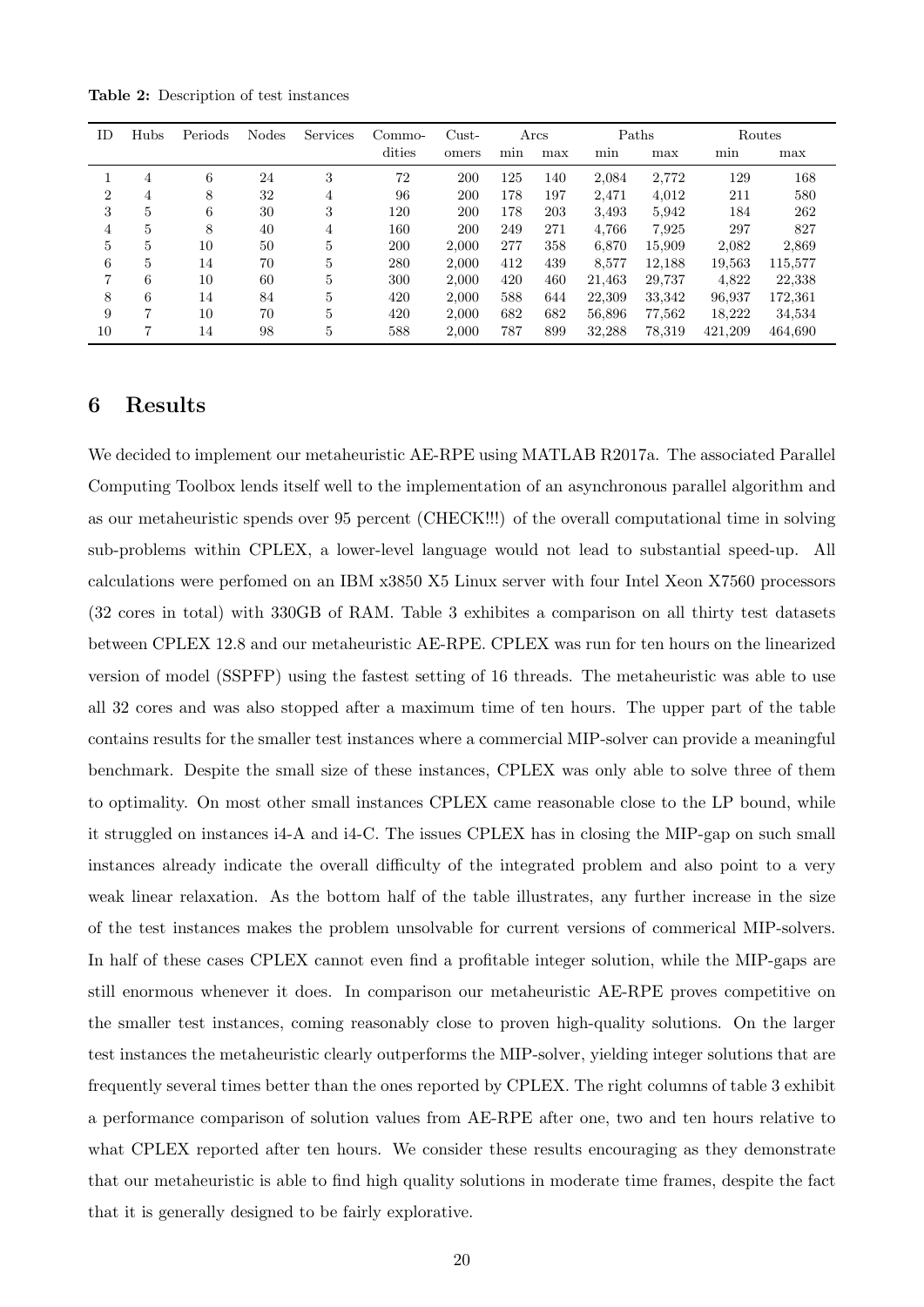| instance |                   | ${\rm CPLEX}$ | $AE-RPE$        |                   |          |                         |                      |
|----------|-------------------|---------------|-----------------|-------------------|----------|-------------------------|----------------------|
|          | objective $(10h)$ | bound         | $time/MIP$ -gap | objective $(10h)$ |          | relative to CPLEX (10h) |                      |
|          |                   |               |                 |                   | after 1h | after 2h                | after $10\mathrm{h}$ |
| $i1-A$   | 1,459,066.5       | 1,477,187.0   | 1.24 %          | 1,459,066.5       | 1.00     | 1.00                    | 1.00                 |
| $i1-B$   | 1,191,321.7       | 1,209,595.9   | 1.53 %          | 1,189,506.9       | 1.00     | 1.00                    | 1.00                 |
| $i1-C$   | 2,827,032.6       | 2,827,032.6   | 10412.5 sec.    | 2,820,357.4       | 0.99     | 0.99                    | 1.00                 |
| $i2-A$   | 3,773,500.2       | 3,774,069.8   | $0.02\%$        | 3,764,256.2       | 0.98     | 0.99                    | 1.00                 |
| $i2-B$   | 4,347,932.7       | 4,349,655.1   | $0.04\%$        | 4,335,405.4       | 0.98     | 0.99                    | 1.00                 |
| $i2-C$   | 2,070,986.5       | 2,107,065.4   | 1.74 %          | 2,066,554.5       | 0.97     | 0.98                    | 1.00                 |
| $i3-A$   | 2,208,034.2       | 2,208,034.2   | 3880.4 sec.     | 2,208,034.2       | 1.00     | 1.00                    | 1.00                 |
| $i3-B$   | 1,872,402.3       | 1,894,799.9   | 1.20 %          | 1,870,115.2       | 0.98     | 1.00                    | 1.00                 |
| $i3-C$   | 1,061,931.1       | 1,061,931.1   | 5303.8 sec.     | 1,058,737.4       | 0.98     | 0.99                    | 1.00                 |
| $i4-A$   | 4,913,402.6       | 5,368,362.4   | $9.26\%$        | 4,850,680.8       | 0.99     | 0.99                    | 0.99                 |
| $i4-B$   | 2,541,269.9       | 2,560,361.6   | $0.75\%$        | 2,513,229.6       | 0.93     | 0.95                    | 0.99                 |
| $i4-C$   | 3,561,379.3       | 3,790,231.2   | $6.43~\%$       | 3,569,720.0       | 0.94     | 0.99                    | 1.00                 |
| $i5-A$   | 4,666,587.4       | 9,289,007.5   | $99.05~\%$      | 5,015,584.1       | 0.97     | 1.01                    | 1.07                 |
| $i5-B$   | 847,576.7         | 3,482,749.1   | $310.91~\%$     | 1,292,022.4       | 1.22     | 1.40                    | 1.52                 |
| $i5-C$   | 2,577,689.7       | 5,368,963.4   | $108.29~\%$     | 2,885,247.7       | 1.00     | 1.07                    | 1.12                 |
| $i6-A$   | 913,974.9         | 11,301,719.2  | 1136.55 %       | 5,668,927.5       | 6.20     | 6.20                    | 6.20                 |
| $i6-B$   | 317,529.1         | 11,735,254.0  | 3595.80 %       | 5,635,295.2       | 16.57    | 17.00                   | 17.74                |
| $i6-C$   | 0.0               | 7,037,625.2   | $\infty$ %      | 2,864,373.6       | $\infty$ | $\infty$                | $\infty$             |
| $i7-A$   | 0.0               | 12,346,340.4  | $\infty$ %      | 6,623,976.6       | $\infty$ | $\infty$                | $\infty$             |
| $i7 - B$ | 1,288,896.4       | 11,178,899.6  | 767.32 %        | 5,875,495.8       | 4.18     | 4.40                    | 4.56                 |
| $i7-C$   | 4,849,986.4       | 11,114,527.8  | $129.17~\%$     | 5,454,812.5       | 0.88     | 1.01                    | 1.12                 |
| $i8-A$   | 0.0               | 13,694,320.1  | $\infty$ %      | 6,517,507.2       | $\infty$ | $\infty$                | $\infty$             |
| $i8-B$   | 1,273,962.9       | 18,168,402.9  | $1326.13~\%$    | 9,214,783.1       | 6.78     | 7.15                    | 7.23                 |
| $i8-C$   | 0.0               | 17,545,428.6  | $\infty$ %      | 8,575,831.8       | $\infty$ | $\infty$                | $\infty$             |
| $i9-A$   | 3,479,052.8       | 17,113,680.6  | $391.91~\%$     | 9,474,564.5       | 2.59     | 2.68                    | 2.72                 |
| $i9-B$   | 0.0               | 16,454,841.2  | $\infty$ %      | 9,404,365.2       | $\infty$ | $\infty$                | $\infty$             |
| $i9-C$   | $0.0\,$           | 16,784,723.5  | $\infty$ %      | 8,477,000.3       | $\infty$ | $\infty$                | $\infty$             |
| $i10-A$  | 0.0               | 26,183,204.9  | $\infty$ %      | 13,804,081.4      | $\infty$ | $\infty$                | $\infty$             |
| $i10-B$  | 0.0               | 18,437,177.0  | $\infty$ %      | 9,902,871.0       | $\infty$ | $\infty$                | $\infty$             |
| $i10-C$  | 0.0               | 28,425,385.8  | $\infty$ %      | 14,769,796.5      | $\infty$ | $\infty$                | $\infty$             |

Table 3: Performance of metaheuristic AE-RPE compared to CPLEX 12.8 (max. 10h)

As the poor performance of CPLEX limits the validity of these results, we also tested how well our route-pattern-based improvement heuristic is able to solve the fulfillment part of the problem. For this we selected the first instance from each of the ten different specifications and resolved it with the metaheuristic. However, this time each fulfillment problem was solved twice, once with CPLEX and once with the improvement heuristic. As is evident from table 4 the improvement heuristic outperformed CPLEX on the linear fulfillment problem in nine out of ten cases.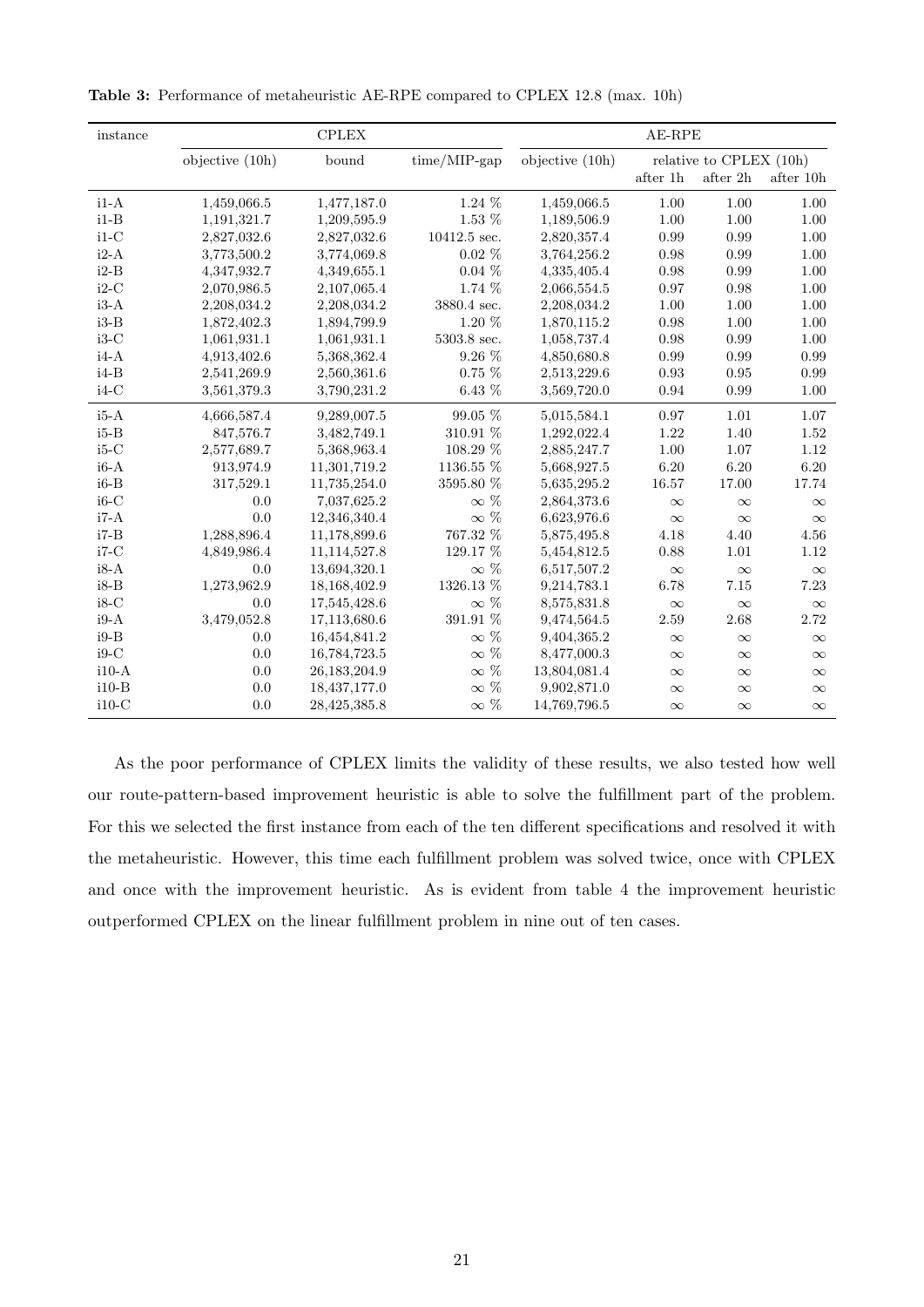Table 4: Performance of improvement heuristic

|                |               | <b>CPLEX</b>  |          |               | heuristic         |
|----------------|---------------|---------------|----------|---------------|-------------------|
|                | best integer  | bound         | mipgap   | best integer  | relative to CPLEX |
| $\mathbf{i}$ 1 | 2,258,131.45  | 2,215,508.02  | 1.89%    | 2,260,924.32  | 1.001             |
| i4             | 1,520,159.36  | 1,492,654.27  | 1.81\%   | 1,515,084.89  | 0.997             |
| i7             | 2,438,845.01  | 2,399,091.83  | 1.63%    | 2,673,375.40  | 1.096             |
| i10            | 2,363,550.10  | 2,285,194.16  | $3.32\%$ | 2,355,619.90  | 0.997             |
| 113            | 5,219,954.63  | 4,862,827.04  | $6.84\%$ | 5,146,176.63  | 0.986             |
| i16            | 4,684,262.43  | 3,127,281.99  | 33.24%   | 3,402,721.27  | 0.726             |
| 119            | 10,913,680.04 | 10,287,134.07 | 5.74%    | 10,633,660.74 | 0.974             |
| i22            | 89,345,612.68 | 3,102,741.30  | 96.53%   | 7,663,264.15  | 0.086             |
| i25            | 8,708,560.15  | 4,579,062.33  | 47.42%   | 6,369,273.69  | 0.731             |
| i28            | 96,365,088.68 | 431,538.52    | 99.55%   | 13,042,797.42 | 0.135             |

Given the consistently good performance and the lack of alternative approaches we think that our metaheuristic constitutes a proper solution approach to this challenging problem.

## 7 Conclusions

## References

- Achterberg, T. (2009). "SCIP : solving constraint integer programs". In: Mathematical Programming Computation 1.1, pp. 1–41.
- Akcay, Y. et al. (2010). "Joint Dynamic Pricing of Multiple Perishable Products Under Consumer Choice". In: Management Science 56.8, pp. 1345–1361.
- Andersen, J. et al. (2011). "Branch and Price for Service Network Design with Asset Management Constraints". In: Transportation Science 45.1, pp. 33–49.
- Andersen, J. et al. (2009). "Service network design with asset management: Formulations and comparative analyses". In: Transportation Research Part C: Emerging Technologies 17.2, pp. 197–207.
- Armacost, A. P. et al. (2002). "Composite Variable Formulations for Express Shipment Service Network Design". In: Transportation Science 36.1, pp. 1–20.
- Armacost, A. P. et al. (2004). "UPS optimizes its air network". In: Interfaces 34.1 SPEC. ISS. Pp. 15– 25.
- ATRI (2016). An Analysis of the Operational Costs of Trucking: 2016 Update. Tech. rep. American Transportation Research Institute.
- Barnhart, C. and r. r. Schneur (1996). "Air network design for express shipment service". In: Operations Research 44.6, pp. 852–863.
- Barnhart, C. et al. (2002). "Network design for express shipment delivery". In: Computational Optimization and Applications 21.3, pp. 239–262.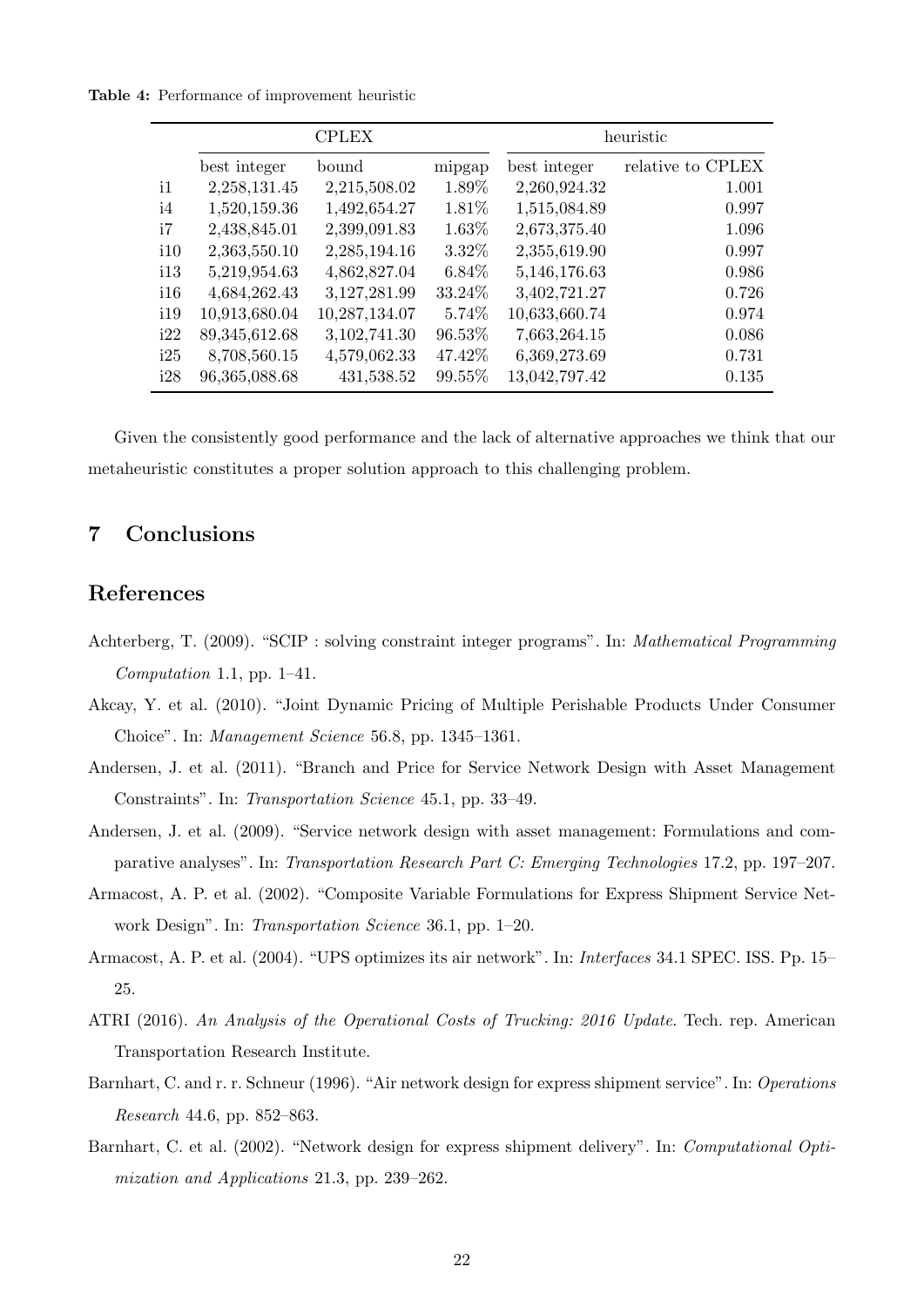- Bartodziej, P. et al. (2007). "O&D revenue management in cargo airlines A mathematical programming approach". In: OR Spectrum 29.1, pp. 105–121.
- Berry, S. and A. Pakes (2007). "The Pure Characteristics Demand Model". In: International Economic Review 48.4, pp. 1193–1225.
- Brotcorne, L et al. (2008). "Joint design and pricing on a network". In: *Operations Research* 56.5.
- Brotcorne, L. et al. (2011). "An exact algorithm for the network pricing problem". In: *Discrete Opti*mization 8.2, pp. 246–258.
- (2012). "A Tabu search algorithm for the network pricing problem". In: Computers and Operations Research 39.11, pp. 2603–2611.
- Brotcorne, L. et al. (2000). "A Bilevel Model and Solution Algorithm for a Freight Tariff-Setting Problem". In: Transportation Science 34.3, pp. 289–302.
- Brotcorne, L. et al. (2001). "A Bilevel Model for Toll Optimization on a Multicommodity Transportation Network". In: Transportation Science 35.4, pp. 345–358.
- Crainic, T. G. (2000). "Service network design in freight transportation". In: European Journal of Operational Research 122.2, pp. 272–288.
- Crainic, T. G. and G. Laporte (1997). "Planning models for freight transportation". In: European Journal of Operational Research 97, pp. 409–438.
- Crevier, B. et al. (2012). "Integrated operations planning and revenue management for rail freight transportation". In: Transportation Research Part B: Methodological 46.1, pp. 100–119.
- Dobson, G. and S. Kalish (1988). "Positioning and pricing a product line". In: Marketing Science 7.2, pp. 107–125.
- (1993). "Heuristics for Pricing and Positioning a Product-Line Using Conjoint and Cost Data". In: Management Science 39.2, pp. 160–175.
- FAA (2016). Economic Values for Evaluation of FAA Investment and Regulatory Decisions. Tech. rep. Federal Aviation Administration.
- FedEx (2016). FedEx Annual Report 2016. Tech. rep. Memphis.
- Green, P. E. and A. M. Krieger (1985). "Models and Heuristics for Product Line Selection". In: Marketing Science 4.1, pp. 1–19.
- Hendel, G. (2011). "New Rounding and Propagation Heuristics for Mixed Integer Programming". PhD thesis. Technische Universität Berlin.
- Hoff, A. et al. (2010). "A metaheuristic for stochastic service network design". In: Journal of Heuristics 16.5, pp. 653–679.
- Jarrah, A. I. et al. (2009). "Large-Scale, Less-than-Truckload Service Network Design". In: Operations Research 57.3, pp. 609–625.
- Kim, D. et al. (1999). "Multimodal Express Package Delivery: A Service Network Design Application". In: Transportation Science 33, pp. 391–407.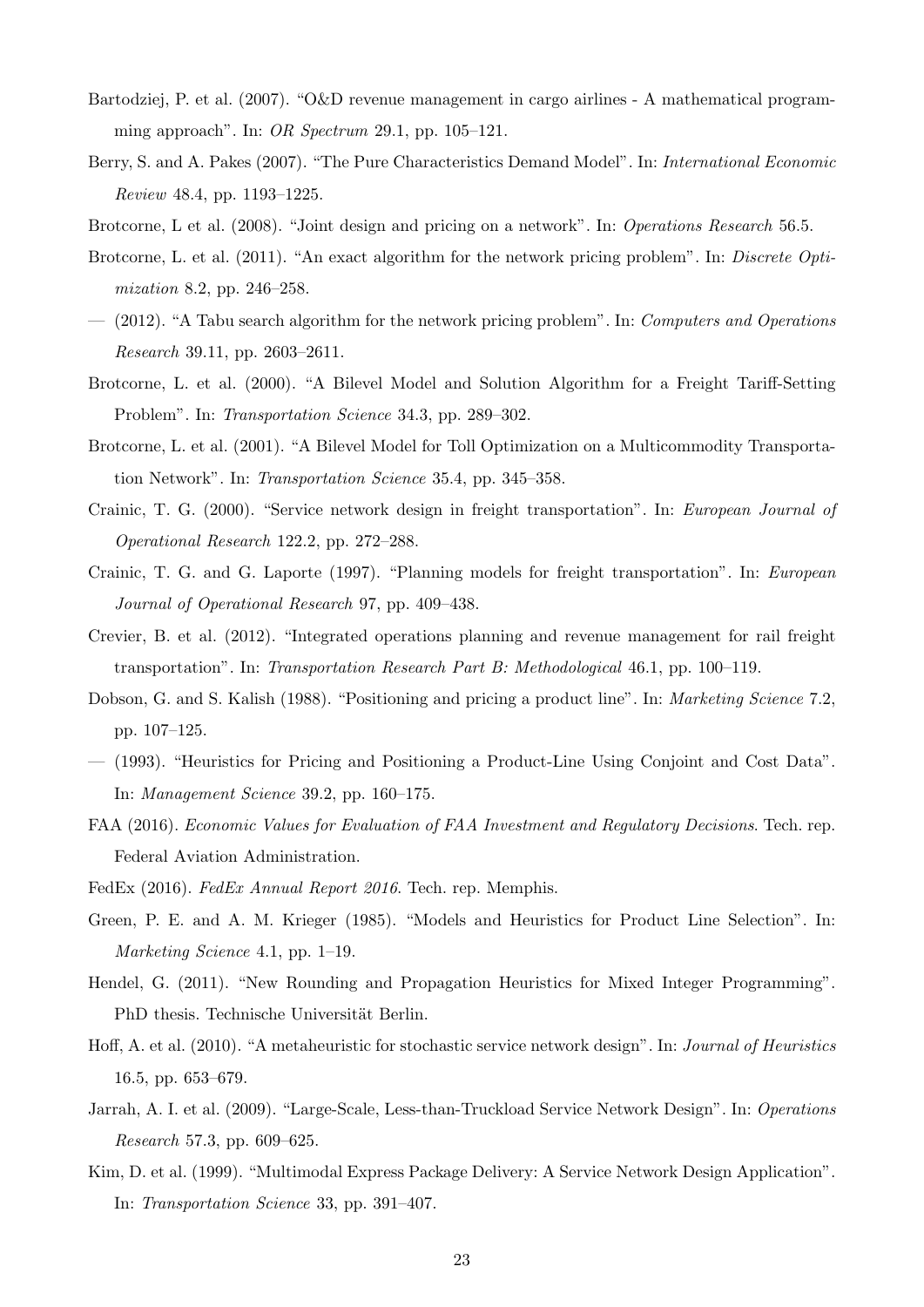- Kumar, R. and S. Vassilvitskii (2010). "Generalized Distances between Rankings". In: Proceedings of the 19th international conference on World wide web. 3, pp. 571–579.
- Labbé, M. et al. (1998). "A Bilevel Model of Taxation and Its Application to Optimal Highway Pricing". In: Management Science 44.12-part-1, pp. 1608–1622.
- Li, L. and S. Tayur (2005). "Medium-Term Pricing and Operations Planning in Intermodal Transportation". In: Transportation Science 39.1, pp. 73–86.
- Lin, C. C. and S. C. Lee (2015). "Zone pricing for time-definite LTL freight transportation with elastic demand". In: Computers and Operations Research 62, pp. 51–60.
- Lin, C. C. et al. (2009). "Price planning for time-definite less-than-truckload freight services". In: Transportation Research Part E: Logistics and Transportation Review 45.4, pp. 525–537.
- McBride, R. D. and F. S. Zufryden (1988). "An Integer Programming Approach To the Optimal Product Line Selection Problem". In: Marketing Science 7.2, pp. 126–140.
- McGill, J. I. and G. J. Van Ryzin (1999). "Revenue management: Research overview and prospects". In: Transportation Sciencecience 33.2, pp. 233–256.
- Muhlenbein, H. and D. Schlierkamp-Voosen (1993). "Predictive Models for the Breeder Genetic Algorithm". In: Evolutionary Computation 1.1, pp. 25–49.
- Rochat, Y. and E. D. Taillard (1995). "Probabilistic diversification and intensification in local search ´ for vehicle routing". In: Journal of Heuristics 1.1, pp. 147–167.
- Smilowitz, K. R. and C. F. Daganzo (2007). "Continuum Approximation Techniques for the Design of Integrated Package Distribution Systems". In: Networks 50.3, pp. 183–196.
- Smilowitz, K. R. et al. (2003). "Deferred item and vehicle routing within integrated networks". In: Transportation Research Part E: Logistics and Transportation Review 39.4, pp. 305–323.
- Song, M. (2007). "Measuring consumer welfare in the CPU market : an application of the purecharacteristics demand model". In: 38.2, pp. 429–446.
- Talluri, K. and G. J. Van Ryzin (2004). The theory and practice of revenue management.
- UPS (2016). UPS Annual Report 2016. Tech. rep. Atlanta.
- US Census Bureau (2009). Quaterly e-commerce retail sales 4th quarter 2007. Tech. rep.
- $-$  (2017). Quaterly e-commerce retail sales 4th quarter 2016. Tech. rep. US Census Bureau.
- Wieberneit, N. (2008). "Service network design for freight transportation: A review". In: OR Spectrum 30.1, pp. 77–112.
- Wu, T.-H. (1997). "A note on a global approach for general 01 fractional programming". In: European Journal of Operational Research 101.1, pp. 220–223.
- Zurheide, S. and K. Fischer (2014). "Revenue management methods for the liner shipping industry". In: Flexible Services and Manufacturing Journal 27.2-3, pp. 200–223.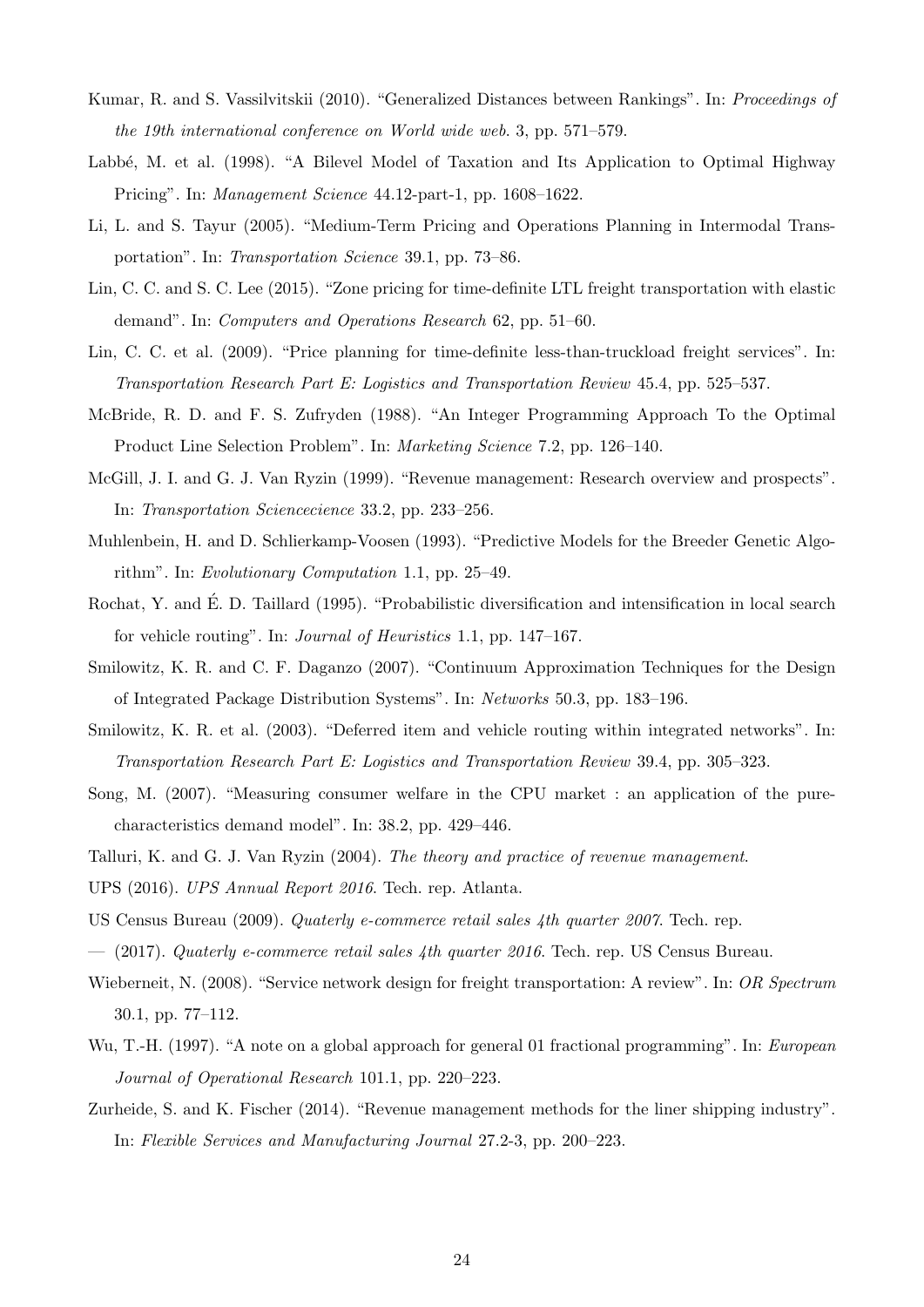## A Further information on test instances

Routes and paths have been created a-priori as in Andersen et al. (2009, p. 203). Additionally we enforced the following requirements which should reflect real-world operational restrictions. In an express air network parcels are either transported directly from origin to destination or via a central hub. As such the use of aircraft precludes frequent transshipments and overly long transit times. We therefore enforce that a feasible path featuring aircrafts has a maximum duration of six periods and uses at most two aircraft. Parcels may wait for further transport at any hub, the waiting time, however, has to be uninterrupted. With a planning horizon of up to a week vehicles might not return to their starting point for an extended amount of time. In reality, however, vehicles have fixed home bases to which they need to return on a regular basis (e.g. to exchange crews). We therefore define the first physical node of a route as its home base and enforce that aircraft need to return to this location once every four periods and trucks once every eight periods. Real-world express air networks typically feature a central hub with a special status (e.g. for aircraft maintanance). In case of UPS it is located in Louisville and is called a global hub. We randomly select one of the physical nodes as the global hub and enforce that aircraft need to visit it once every six periods.

## B Pseudo code

This detailed pseudo code should be sufficient to recreate our algorithm. Values for necessary parameters are given in square brackets.

|     | <b>Algorithm 1</b> perform GA (executed asynchronously in parallel)                                                                                               |
|-----|-------------------------------------------------------------------------------------------------------------------------------------------------------------------|
|     | 1: $P \leftarrow \{\}$<br>$\rhd$ population of price vectors                                                                                                      |
|     | 2: $S \leftarrow \{\}$<br>$\triangleright$ population of associated market share vectors                                                                          |
|     | 3: $\mathbf{Q} \leftarrow \{\}$<br>$\triangleright$ matrix of route patterns                                                                                      |
|     | 4: $popSize \leftarrow$ desired population size [50]                                                                                                              |
|     | 5: $numPatterns \leftarrow$ number of route patterns that are passed to worker [10000]                                                                            |
|     | 6: $numRootes \leftarrow$ number of routes in fulfillment problem                                                                                                 |
|     | 7: $maxShareLS \leftarrow$ maximum share of local search in total evaluations 0.5]                                                                                |
|     | 8: $i \leftarrow 0$                                                                                                                                               |
|     | 9: while $elapse dTime < maxTime - polishTime$ and $i < maxIteration - 1$ do                                                                                      |
| 10: | $i \leftarrow i + 1;$                                                                                                                                             |
| 11: | $r \leftarrow$ random number drawn from uniform distribution between 0 and 1                                                                                      |
| 12: | if $ N $ < popSize then                                                                                                                                           |
| 13: | $\mathbf{p} \leftarrow \text{doRandom Prices}()$ $\Rightarrow$ draw prices from uniform distribution and sort decreasingly                                        |
| 14: | else if $P_{LS} \neq \{\}$ and $r \leq maxShareLS$ then                                                                                                           |
| 15: | $\mathbf{p} \leftarrow$ price vector from local search pool $\mathbf{P}_{LS}$ $\triangleright$ remove this price vector from local search                         |
|     | pool after selection                                                                                                                                              |
| 16: | else                                                                                                                                                              |
| 17: | $\mathbf{p} \leftarrow \text{doMatch} \text{ndM} \text{utate}(\mathbf{P}, \mathbf{S}, \mathbf{\Pi})$<br>$\triangleright$ see algorithm 2                          |
| 18: | end if                                                                                                                                                            |
| 19: | $(\mathbf{s}, \mathbf{a}) \leftarrow \text{getMarketShares}(\mathbf{p})$<br>$\triangleright$ determine customer decisions <b>a</b> and get market shares <b>s</b> |
| 20: | $\mathbf{p}_{max} \leftarrow \text{getMaxPrices}(\mathbf{a}) \quad \triangleright$ determine maximal prices yielding this set of customer decisions               |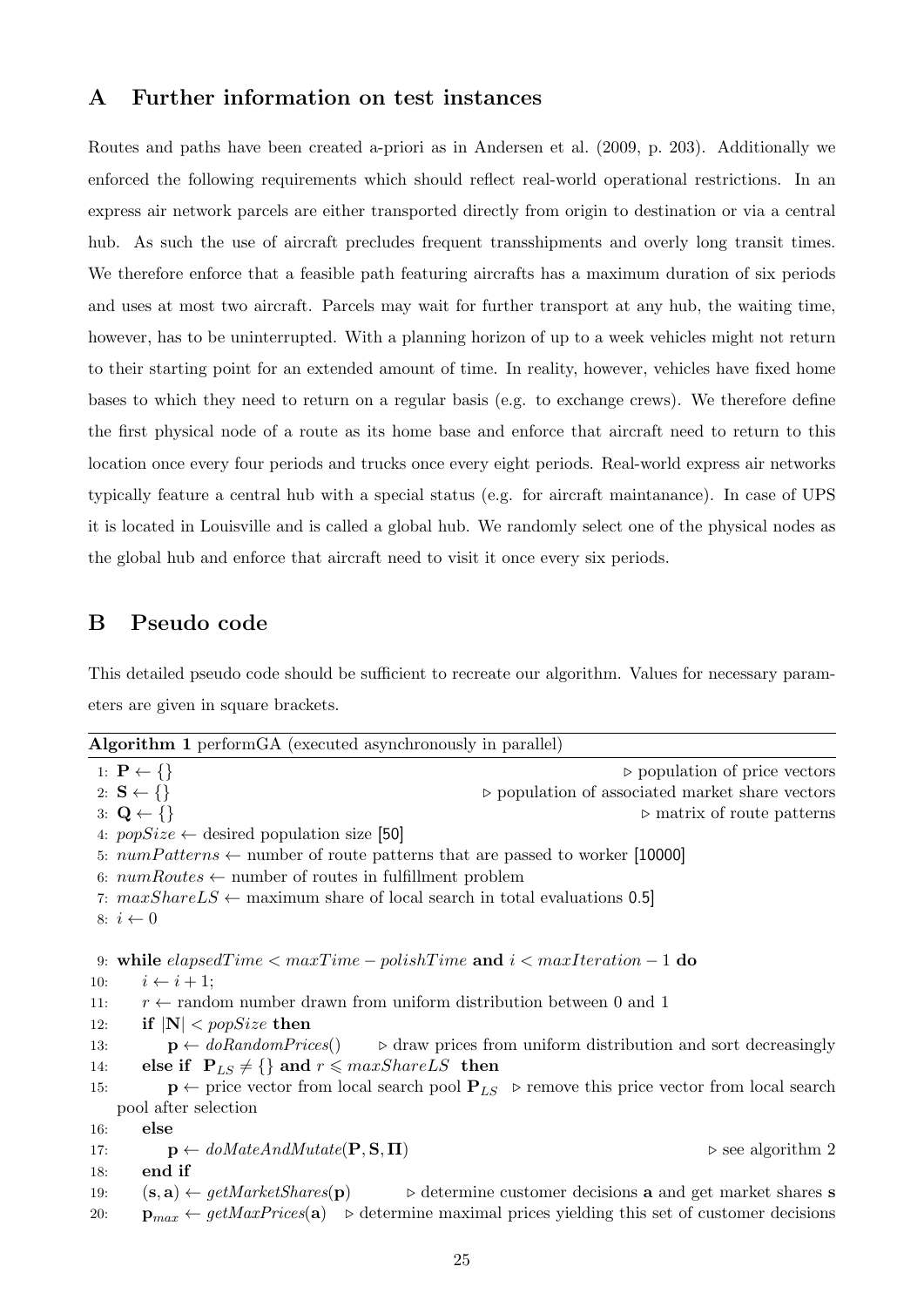21:  $R \leftarrow \text{getRevenue}(\mathbf{p})$   $\triangleright$  market shares, quantities and prices yield revenue 22:  $R_{max} \leftarrow getReverse(\mathbf{p}_{max})$   $\triangleright$  revenue achievable with maximal possible prices 23:  $\mathbf{d} \leftarrow \text{getDistances}(\mathbf{s}, \mathbf{S})$   $\triangleright$  see algorithm 3 24: for  $j \leftarrow 1$  to numRoutes do 25:  $\omega_j \leftarrow \sum_{k=1}^i (y_j$  $\triangleright$  sum weighted solution values  $y_j$  of all evaluated individuals  $k=1,\ldots,i$ 26: end for 27: sort all patterns in **Q** according to distance  $d_k$  of the generating individual k relative to the current individual i 28:  $\mathbf{Q}_i \leftarrow \mathbf{Q}(1: numPatterns)$ 29:  $(C, \mathbf{Q}_i^{new}) \leftarrow solveFP(\mathbf{s}, \omega, \mathbf{Q}_i)$  $\triangleright$  cost C is derived by algorithm 4 30:  $\mathbf{Q} \leftarrow [\mathbf{Q}, \mathbf{Q}_i^{new}]$ 31:  $\Pi \leftarrow R - C$   $\triangleright$  calculate profit  $\Pi$  and maximal possible profit  $\Pi_{max}$ 32:  $\Pi_{max} \leftarrow R_{max} - C$ 33: if  $|\mathbf{P}| = popSize$  then 34: kill one individual by tournament selection based on Π 35: end if 36:  $P \leftarrow [\mathbf{P}, \mathbf{p}]$ 37:  $S \leftarrow [S, s]$ 38: if  $\Pi_{max} > \Pi_{max}^*$  then 39:  $\Pi_{max}^* \leftarrow \Pi_{max}$ 40:  $\mathbf{p}_{LS} \leftarrow \text{performLocalSearch}(\mathbf{p}, \mathbf{s})$   $\triangleright$  see algorithm 6 41:  $\mathbf{P}_{LS} \leftarrow [\mathbf{P}_{LS}, \mathbf{p}_{LS}]$ 42: end if 43: end while 44:  $d\sigma\text{SolutionPolishing}$   $\rightarrow$  try to further improve best solution by using 4 for some more time 45: return  $\Pi_{max}^*$ 

#### Algorithm 2 doMateAndMutate

- 1:  $\mathbf{P} \leftarrow$  population of price vectors  $\langle p_1, p_2, \ldots, p_l \rangle$
- 2: **S**  $\leftarrow$  population of market share vectors  $\langle s_1, s_2, \ldots, s_l \rangle$
- 3:  $\Pi \leftarrow$  profits
- 4:  $t \leftarrow$  tournament size [2]
- 5:  $c \leftarrow$  positive value which determines how far long the line a child can be located [0.25]
- 6: iterationCount  $\leftarrow$  GA iteration counter
- 7:  $minPrice \leftarrow 0$
- 8:  $maxPrice \leftarrow$  maximum value among all customers' utilities
- 9:  $\sigma^0$   $\leftarrow$  initial standard deviation for mutation [maxPrice / 8]
- 10:  $bestImproved \leftarrow binary vector indicating which iteration improved best objective$
- 11:  $windowSize \leftarrow$  number of iterations for exponential moving average [500]
- 12:  $minEMA \leftarrow$  lower limit for EMA, controls when standard deviation should be increased [0.001]

13:  $parent(1) \leftarrow$  individual picked at random from **P** with replacement

14: for  $i \leftarrow 2$  to t do . pick mother according to fitness 15: *next* ← individual picked at random from **P** with replacement

- 16: if  $\Pi_{next} > \Pi_{parent(1)}$  then
- 17:  $parent(1) \leftarrow next$
- 18: end if
- 19: end for
- 20:  $\mathbf{s}_{parent(1)} \leftarrow$  market share vector associated to this price vector
- 21:  $\mathbf{d} \leftarrow getDistances(\mathbf{s}_{parent(1)}, \mathbf{S})$  > see algorithm 3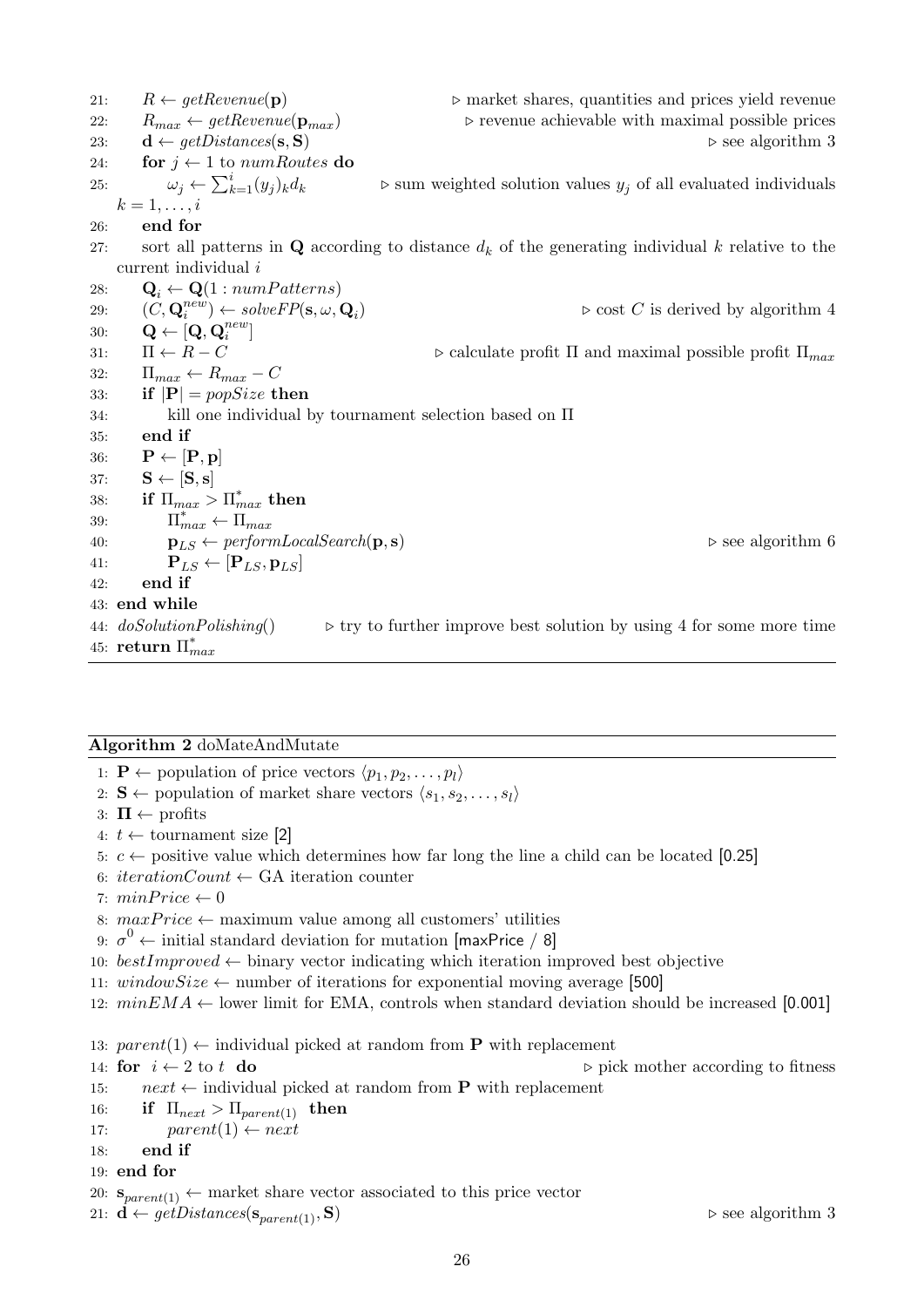22:  $parent(2) \leftarrow$  individual picked at random from **P** with replacement 23: for  $j \leftarrow 2$  to t do . pick parent(2) according to distance from parent(1) 24:  $next \leftarrow$  individual picked at random from **P** with replacement 25: if  $d_{next} > d_{parent(2)}$  then 26:  $parent(2) \leftarrow next$ 27: end if 28: end for 29:  $m \leftarrow$  random integer from 1 to 2  $\triangleright$  perform crossover by Extended Intermediate Recombination 30:  $p \leftarrow parent(m)$   $\triangleright$  offspring is based on randomly selected parent 31:  $n \leftarrow$  random integer from 1 to l 32:  $shuffle \leftarrow$  random permutation of integers 1 through l 33:  $recombine \leftarrow shuffle(1:n)$  .  $\triangleright$  these are the prices to cross over 34: for each service  $s$  of market share vector  $s$  do 35: if  $s \in recombine$  then 36: if  $s = 1$  then  $\triangleright$  determine bounds (new prices need to form a decreasing sequence) 37:  $lb \leftarrow \max\{p^{s+1}, \minPrice\}$ 38:  $ub \leftarrow maxPrice$ 39: else if  $s = l$  then 40:  $lb \leftarrow minPrice$ 41:  $ub \leftarrow \min\{p^{s+1}, \minPrice\}$ 42: else 43:  $lb \leftarrow \max\{p^{s+1}, \minPrice\}$ 44:  $ub \leftarrow \min\{p^{s-1}, maxPrice\}$ 45: end if 46:  $\alpha \leftarrow uniformRandom(-c, 1+c)$  $47:$  $s \leftarrow mother^s\alpha + father^s(1-\alpha)$ 48: end if 49:  $EMA \leftarrow$  exponential moving average of bestImproved with window size windowSize 50: if  $iterationCount \geq windowSize$  then 51:  $\sigma \leftarrow \sigma^0$ 52: else if  $EMA < minEMA$  then 53: σ  $\sigma^s$  ← standard deviation of prices in population for service s 54: σ <sup>s</sup> ←  $(1 - \frac{EMA}{minEMA})\sigma^0 + \sigma^s$  ⊳ gradually increase standard deviation if GA is unsuccessful 55: else 56:  $\sigma^s \leftarrow$  standard deviation of prices in population for service s 57: end if 58:  $u \leftarrow$  random number drawn from uniform distribution between 0 and 1 59: if  $u \geqslant rateMutation$  then 60:  $v \leftarrow$  random number drawn from standard normal distribution  $61.$  $s^s \leftarrow p^s + v\sigma^s$ 62: end if 63: if  $p^s < lb$  then  $\triangleright$  if new price is invalid then clip it to violated bound 64:  $p^s \leftarrow lb$ 65: end if 66: if  $p^s > ub$  then 67:  $p^s \leftarrow ub$ 68: end if 69: end for 70: return p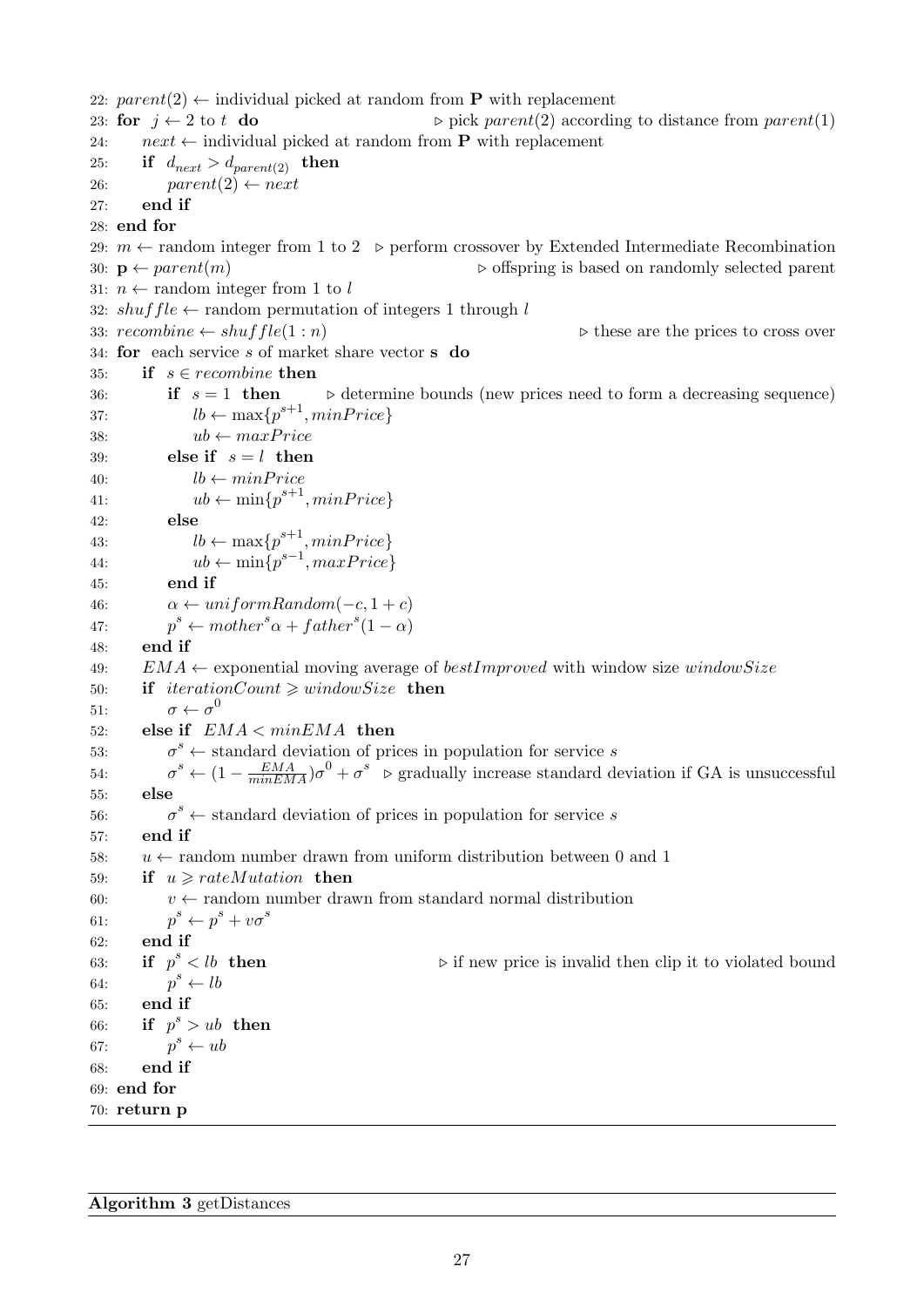1:  $\mathbf{s} \leftarrow$  vector of new market shares  $\langle s_1, s_2, \dots, s_m \rangle$ 2: **S**  $\leftarrow$  array of previous (unique) market shares  $\langle S_1, S_2, \ldots, S_n \rangle$ 

3: for  $i \leftarrow 1$  to n do .  $\triangleright$  outer loop can be replaced by vector operations in inner loops 4: for  $j \leftarrow 1$  to m do 5:  $d_{ij} \leftarrow 0$ 6:  $\delta_{ij} \leftarrow \mathbf{S}_{ij} - \mathbf{s}_j$ 7: for  $k \leftarrow 1$  to m do 8: if  $j < k$  then 9: **if**  $\delta_{ij}$  and  $\delta_{ik}$  have opposite signs **then** 10:  $r_{ij} \leftarrow \min\{|\delta_{ij}|, |\delta_{ik}|\}$ 11: if  $\delta_{ij} > 0$  then 12:  $\delta_{ij} \leftarrow \delta ij - r_{ij}$ 13: else 14:  $\delta_{ij} \leftarrow \delta ij + r_{ij}$ 15: end if 16:  $d_{ij} \leftarrow d_{ij} + \log (1 - j + k) r_{ij}$ 17: end if 18: end if 19: end for 20: end for 21:  $d_i \leftarrow \sum_{j=1}^m d_{ij}$ 22: end for 23: return d

#### Algorithm 4 solveFP

1:  $\mathbf{s} \leftarrow$  current market shares  $\langle s_1, s_2, \ldots, s_m \rangle$ 2:  $\mathbf{s}_{sim} \leftarrow$  market share vector of most similar individual 3:  $\mathbf{v}_{sim} \leftarrow$  solution of most similar individual 4:  $\mathbf{a} \leftarrow$  vector of objective coefficients 5:  $\omega \leftarrow$  vector of usage statistics for each route variable 6:  $\mathbf{Q} \leftarrow \text{array of route patterns}$ 7:  $c \leftarrow 0$ 8: if  $\mathbf{v}_{sim} \neq \{\}\$  then  $\triangleright$  build initial solution from most similar individual 9: if  $s = s_{sim}$  then  $10:$  $\mathbf{v}^* \leftarrow \mathbf{v}_{sim}$ 11: else  $12:$  $\mathbf{v}^* \leftarrow$  fix chosen routes in  $\mathbf{v}_{sim}$ , solve LP, round up and fix route variables, resolve LP 13: end if 14: **else**  $\triangleright$  build initial solution from rounded up LP if no similar solution exists 15:  $v^* \leftarrow$  solve LP, round up and fix route variables, resolve LP 16: end if 17: repeat 18:  $c \leftarrow c + 1$ 19: if  $c \leqslant 3$  or mod  $(c, 50) = 0$  then 20:  $\mathbf{r}_{ren} \leftarrow$  all currently used aircraft routes are replacement candidates 21: else 22:  $\mathbf{r}_{rep} \leftarrow getReplacementC and dates(\omega) \geq 0$  tournament selection based on usage statistic  $\omega$ 23: end if 24:  $\mathbf{r}_{sub} \leftarrow getSubstitutionC and dates(\mathbf{r}_{ren})$   $\triangleright$  see algorithm 5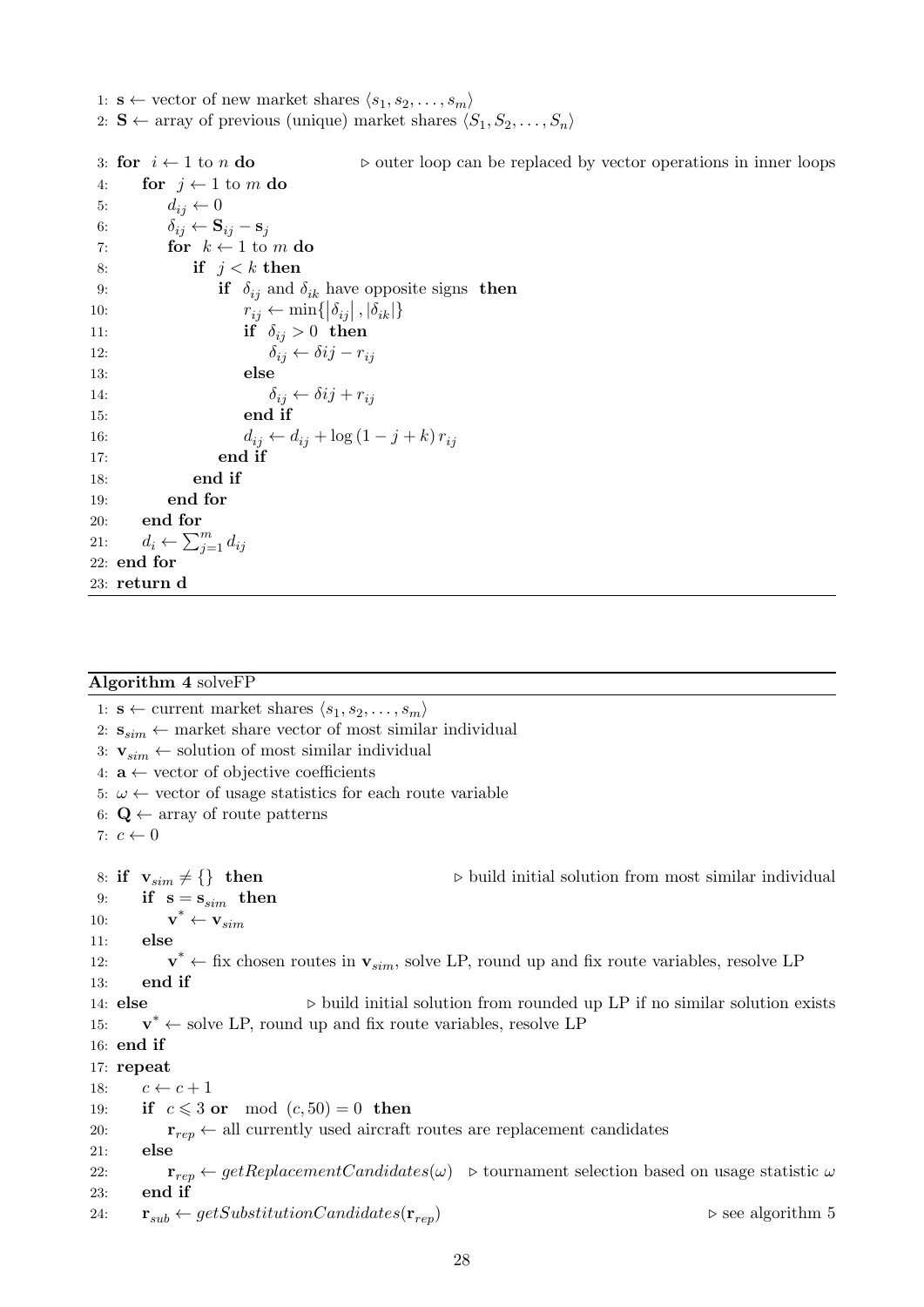- 25:  $\mathbf{Q} \leftarrow$  route patterns that match current solution
- 26: if  $\hat{\mathbf{Q}} \neq \{\}$  then

27:  $(\hat{\mathbf{Q}}_{rep}, \hat{\mathbf{Q}}_{sub})$   $\leftarrow$  select a number of patterns by tournament selection based on previous cumulative objective improvement

28:  $\mathbf{r}_{rep} \leftarrow \begin{bmatrix} \mathbf{r}_{rep}, \hat{\mathbf{Q}}_{rep} \end{bmatrix}$ 29:  $\mathbf{r}_{sub} \leftarrow \begin{bmatrix} \mathbf{r}_{sub}, \hat{\mathbf{Q}}_{sub} \end{bmatrix}$ 30: end if 31:  $\tilde{\mathbf{v}} \leftarrow$  solve sub-MIP with all routes fixed except replacement and substitution candidates 32: if  $\tilde{\mathbf{v}}^{\mathrm{T}}\mathbf{a} < \mathbf{v}^{*\mathrm{T}}$  $\triangleright$  if cost is lower for new solution adopt it  $33:$  $\mathbf{v}^* \leftarrow \tilde{\mathbf{v}}$ 34:  $\tilde{\mathbf{Q}} \leftarrow$  changes from previous to current best solution define a new route pattern  $\mathbf{Q}^* \leftarrow \left[ \mathbf{Q}^*, \tilde{\mathbf{Q}} \right]$  $\triangleright$  append new route pattern to output 36: end if 37: until either number of consecutive non-improving iterations or time reached limit 38: return  $v^*, Q^*$ 

Algorithm 5 getSubstitutionCandidates

- 1:  $\mathbf{r}_{rep} \leftarrow$  vector of route replacement candidates
- 2:  $\mathbf{r}_{sub} \leftarrow \{\}$
- 3:  $\bar{\mathbf{A}} \leftarrow$  adjusted coefficient matrix
- 4:  $n \leftarrow$  number of substitution candidates per replacement candidate [10]
- 5:  $t \leftarrow$  consecutive number of times this instance of FP was not improved by heuristic
- 6:  $t_{max} \leftarrow$  maximum allowed number of non-improving consecutive heuristic runs [5]
- 7:  $\phi^A$ ,  $\phi^T$   $\leftarrow$  required mode shares for selection of substitution candidates [0.5,0.8]
- 8:  $AA, AT, TT, TA \leftarrow$  initial values for minimium ratio of shared rows, specific for air-air, airtruck, truck-truck, truck-air (necessary due to different number of arcs in air and truck routes) [0.66,0.33,0.66,0.99]
- 9: for each route  $j \in \mathbf{r}_{rep}$  do
- 10:  $\mathbf{E}_i \leftarrow$  binary vector indicating if an arc is in route j
- 11:  $\gamma_j \leftarrow \frac{\bar{\mathbf{A}}^{\mathrm{T}} \mathbf{E}_j}{\bar{\mathbf{A}}^{\mathrm{T}} \mathbf{F}}$  $\overline{\mathbf{A}}_j^{\textrm{T}} \mathbf{E}_j$  $\triangleright$ gamma is the ratio of shared rows in adjusted coefficient matrix, it gets
- 12:  $\alpha \leftarrow \left(1 \frac{t}{t_{max}}\right)$  $\triangleright$  minimum ratio gets lowered with each non-succesfull heuristic run until selection of substitution candidates if fully random
- 13: **if** route j is an aircraft route **then**
- 14:  $\Gamma_j^{AA} \leftarrow$  all aircraft routes whos  $\gamma_j$  is bigger than  $\alpha(AA)$

15:  $\overline{A}^{AT}_{j} \leftarrow$  all truck routes whos  $\gamma_{j}$  is bigger than  $\alpha(AT)$ 

 $16:$  $j_{sub} \leftarrow$  random sample of  $n\phi^A$  air routes and  $n\left(1 - \phi^A\right)$  truck routes

17: else

- 18:  $\qquad \qquad \Gamma_j^{TT} \leftarrow \text{all truck routes whos } \gamma_j \text{ is bigger than } \alpha(TT)$
- 19:  $\Gamma_j^{TA} \leftarrow$  all aircraft routes whos  $\gamma_j$  is bigger than  $\alpha(TA)$
- $20:$  $\psi_{sub}^{j} \leftarrow$  random sample of  $n\phi^{T}$  truck routes and  $n\left(1 - \phi^{T}\right)$  air routes
- 21: end if

22:  $\mathbf{r}_{sub} \leftarrow \begin{bmatrix} \mathbf{r}_{sub}, \mathbf{r}_{sub}^j \end{bmatrix}$ 

23: end for

24: return  $\mathbf{r}_{sub}$